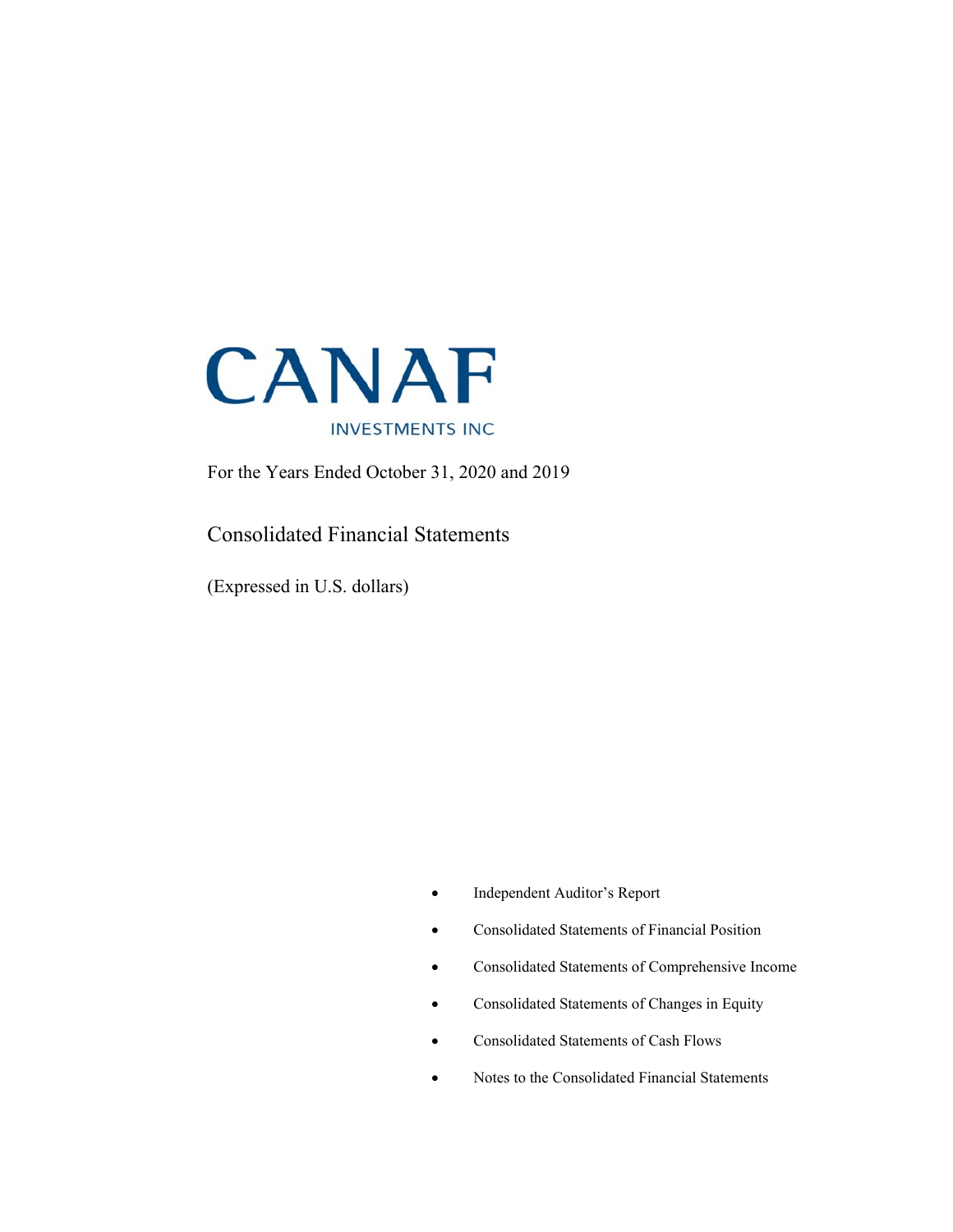# Independent Auditor's Report

#### To the Shareholders of: **CANAF INVESTMENTS INC.**

#### **Opinion**

We have audited the financial statements of Canaf Investments Inc. ("the Company"), which comprise the statements of financial position as at October 31, 2020 and October 31, 2019 and the statements of comprehensive income, changes in equity and cash flows for the years then ended, and notes to the financial statements, including a summary of significant accounting policies.

In our opinion, the accompanying financial statements present fairly, in all material respects, the financial position of the Company as at October 31, 2020 and October 31, 2019, and its financial performance and its cash flows for the years then ended in accordance with International Financial Reporting Standards ("IFRS").

#### **Basis for Opinion**

We conducted our audits in accordance with Canadian generally accepted auditing standards. Our responsibilities under those standards are further described in the *Auditor's Responsibilities for the Audit of the Financial Statements* section of our report. We are independent of the Company in accordance with the ethical requirements that are relevant to our audit of the financial statements in Canada, and we have fulfilled our other ethical responsibilities in accordance with these requirements. We believe that the audit evidence we have obtained is sufficient and appropriate to provide a basis for our opinion.

#### **Emphasis of Matter**

We draw attention to Note 1 of the consolidated financial statements which indicates that Canaf Investments Inc. and its subsidiaries are dependent on the operating cash flows from its coal processing business and are economically dependent on three customers.

#### **Other Information**

Management is responsible for the other information. The other information comprises Management's Discussion and Analysis.

Our opinion on the financial statements does not cover the other information and will not express any form of assurance conclusion thereon.

In connection with our audit of the financial statements, our responsibility is to read the other information identified above and, in doing so, consider whether the other information is materially inconsistent with the financial statements or our knowledge obtained in the audit, or otherwise appears to be materially misstated.

We obtained Management's Discussion and Analysis prior to the date of this auditors' report. If, based on the work we have performed, we conclude that there is a material misstatement of this other information, we are required to report that fact. We have nothing to report in this regard.

#### **Responsibilities of Management and Those Charged with Governance for the Financial Statements**

Management is responsible for the preparation and fair presentation of the financial statements in accordance with IFRS, and for such internal control as management determines is necessary to enable the preparation of financial statements that are free from material misstatement, whether due to fraud or error.

SERVICE

#### INTEGRITY

**TRUST** 



**SUITE 420 1501WEST BROADWAY** VANCOUVER, BRITISH COLUMBIA CANADA V6J 4Z6

TEL: (604) 428-1866 FAX: (604) 428-0513 WWW.WDMCA.COM

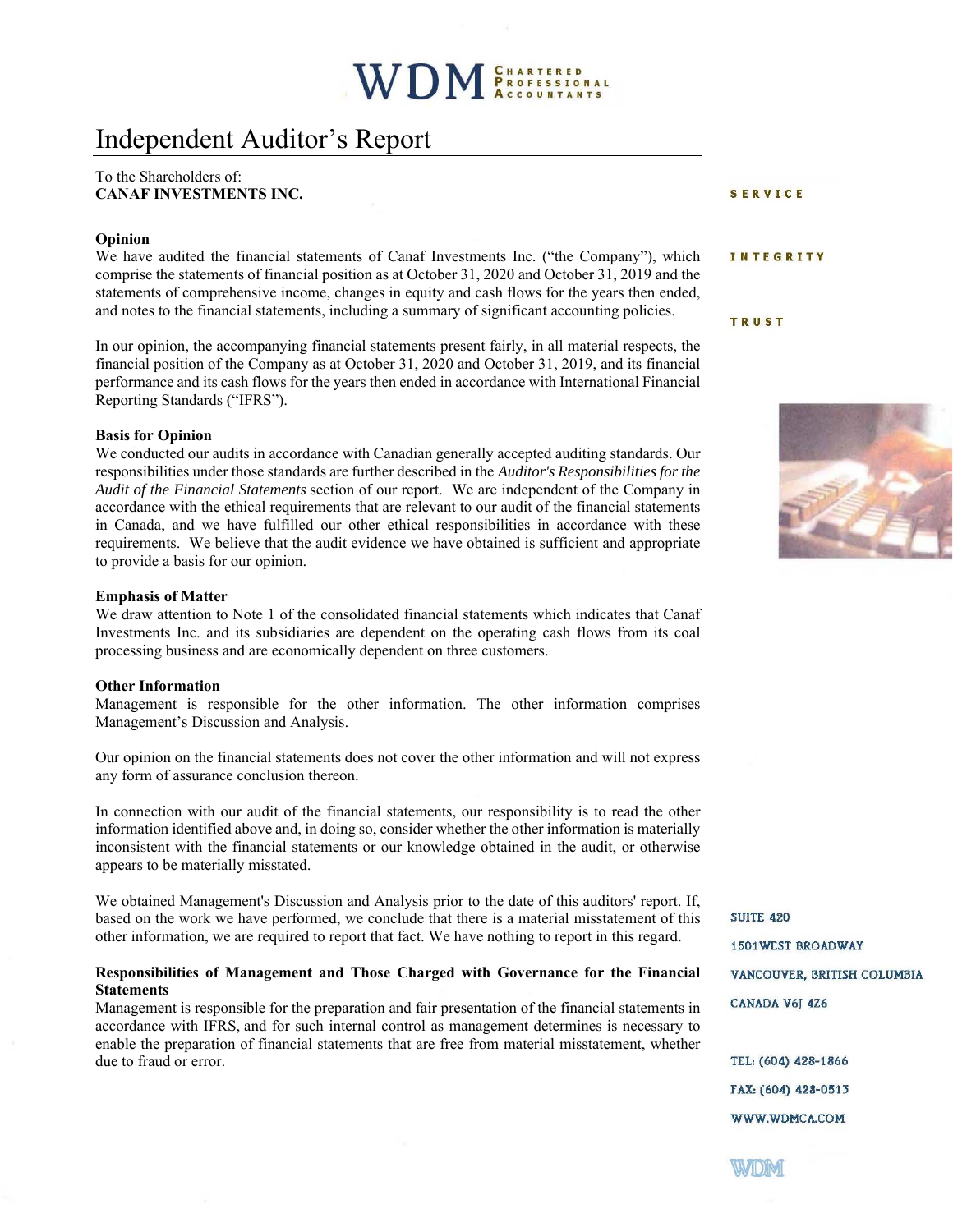In preparing the financial statements, management is responsible for assessing the Company's ability to continue as a going concern, disclosing, as applicable, matters related to going concern and using the going concern basis of accounting unless management either intends to liquidate the Company or to cease operations, or has no realistic alternative but to do so.

Those charged with governance are responsible for overseeing the Company's financial reporting process.

#### **Auditor's Responsibilities for the Audit of the Financial Statements**

Our objectives are to obtain reasonable assurance about whether the financial statements as a whole are free from material misstatement, whether due to fraud or error, and to issue an auditor's report that includes our opinion. Reasonable assurance is a high level of assurance but is not a guarantee that an audit conducted in accordance with Canadian generally accepted auditing standards will always detect a material misstatement when it exists. Misstatements can arise from fraud or error and are considered material if, individually or in the aggregate, they could reasonably be expected to influence the economic decisions of users taken on the basis of these financial statements.

As part of an audit in accordance with Canadian generally accepted auditing standards, we exercise professional judgment and maintain professional skepticism throughout the audit. We also:

- Identify and assess the risks of material misstatement of the financial statements, whether due to fraud or error, design and perform audit procedures responsive to those risks, and obtain audit evidence that is sufficient and appropriate to provide a basis for our opinion. The risk of not detecting a material misstatement resulting from fraud is higher than for one resulting from error, as fraud may involve collusion, forgery, intentional omissions, misrepresentations, or the override of internal control.
- Obtain an understanding of internal control relevant to the audit in order to design audit procedures that are appropriate in the circumstances, but not for the purpose of expressing an opinion on the effectiveness of the Company's internal control.
- Evaluate the appropriateness of accounting policies used and the reasonableness of accounting estimates and related disclosures made by management.
- Conclude on the appropriateness of management's use of the going concern basis of accounting and, based on the audit evidence obtained, whether a material uncertainty exists related to events or conditions that may cast significant doubt on the Company's ability to continue as a going concern. If we conclude that a material uncertainty exists, we are required to draw attention in our auditor's report to the related disclosures in the financial statements or, if such disclosures are inadequate, to modify our opinion. Our conclusions are based on the audit evidence obtained up to the date of our auditor's report. However, future events or conditions may cause the Company to cease to continue as a going concern.
- Evaluate the overall presentation, structure, and content of the financial statements, including the disclosures, and whether the financial statements represent the underlying transactions and events in a manner that achieves fair presentation.

We communicate with those charged with governance regarding, among other matters, the planned scope and timing of the audit and significant audit findings, including any significant deficiencies in internal control that we identify during our audit.

We also provide those charged with governance with a statement that we have complied with relevant ethical requirements regarding independence, and to communicate with them all relationships and other matters that may reasonably be thought to bear on our independence, and where applicable, related safeguards.

The engagement partner on the audit resulting in this independent auditor's report is Mike Kao.

WDM

Chartered Professional Accountants

Vancouver, British Columbia, Canada February 24, 2021

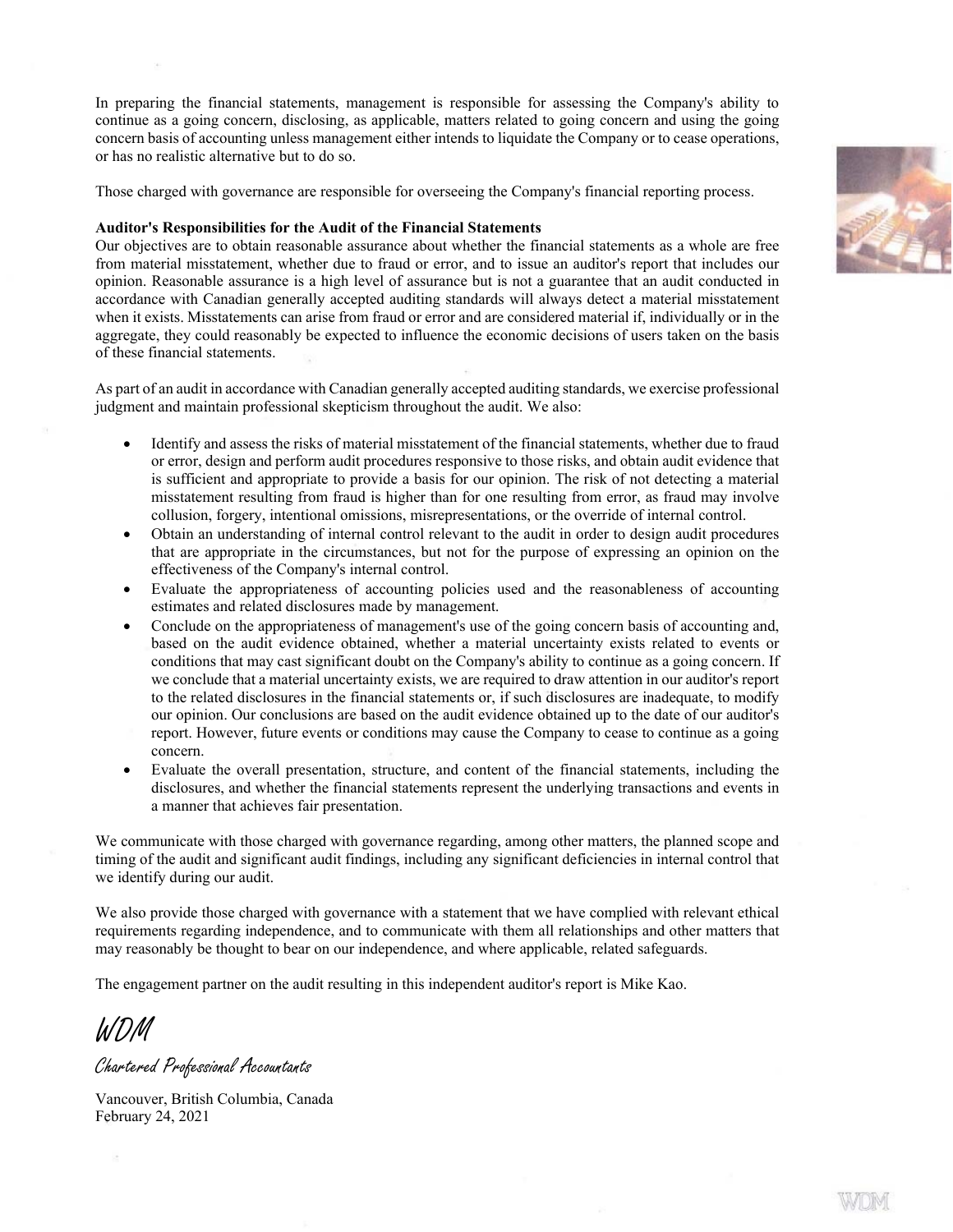# Consolidated Statements of Financial Position

As at October 31, 2020 and 2019

(Expressed in U.S. Dollars)

|                                                            | <b>Note</b> | 2020<br>US\$ | 2019<br>US\$ |
|------------------------------------------------------------|-------------|--------------|--------------|
| <b>ASSETS</b>                                              |             |              |              |
| <b>CURRENT</b>                                             |             |              |              |
| Cash                                                       |             | 2,047,774    | 390,916      |
| <b>Trade Receivables</b>                                   | 17          | 1,296,617    | 2,358,108    |
| Income Taxes Receivable                                    |             |              | 42,522       |
| Inventories                                                | 7           | 417,400      | 649,498      |
| Prepaid Expenses and Deposits                              |             | 21,857       | 22,853       |
|                                                            |             | 3,783,648    | 3,463,897    |
| NON-CURRENT                                                |             |              |              |
| Property, Plant and Equipment                              | $\,8\,$     | 740,404      | 643,860      |
| Due from Non-Controlling Interest                          | 5           | 1,055,996    | 1,146,260    |
| Intangible                                                 | 2(f)        |              |              |
|                                                            |             | 5,580,049    | 5,254,018    |
| <b>LIABILITIES</b>                                         |             |              |              |
| <b>CURRENT</b>                                             |             |              |              |
| Trade and Other Payables                                   | 9           | 1,146,251    | 1,410,661    |
| Sales Tax Payable                                          | 6           | 67,845       | 5,071        |
| Income Taxes Payable                                       |             | 12,938       |              |
|                                                            |             | 1,227,034    | 1,415,732    |
|                                                            |             |              |              |
| <b>SHAREHOLDERS' EQUITY</b><br>Share Capital               | 11          | 8,079,463    | 8,079,463    |
| Additional Paid in Capital                                 | 5           | 1,342,549    | 1,342,549    |
| Accumulated Other Comprehensive Loss -                     |             |              |              |
| Foreign Currency Translation Reserve                       |             | (2,149,469)  | (1,877,641)  |
| Deficit                                                    |             | (3,049,200)  | (3,729,687)  |
| Equity Attributable to Canaf Investments Inc. Shareholders |             | 4,223,343    | 3,814,684    |
| Non-Controlling Interest                                   | 5           | 129,672      | 23,602       |
|                                                            |             |              |              |
|                                                            |             | 4,353,015    | 3,838,286    |
|                                                            |             | 5,580,049    | 5,254,018    |

Nature of Operations (Note 1) Economic Dependence (Note 17) Commitment (Note 18) Segment Information (Note 19)

The accompanying notes are an integral part of the consolidated financial statements.

Approved on Behalf of the Board:

*"Christopher Way" "Rebecca Williams"* 

Rebecca Williams, Director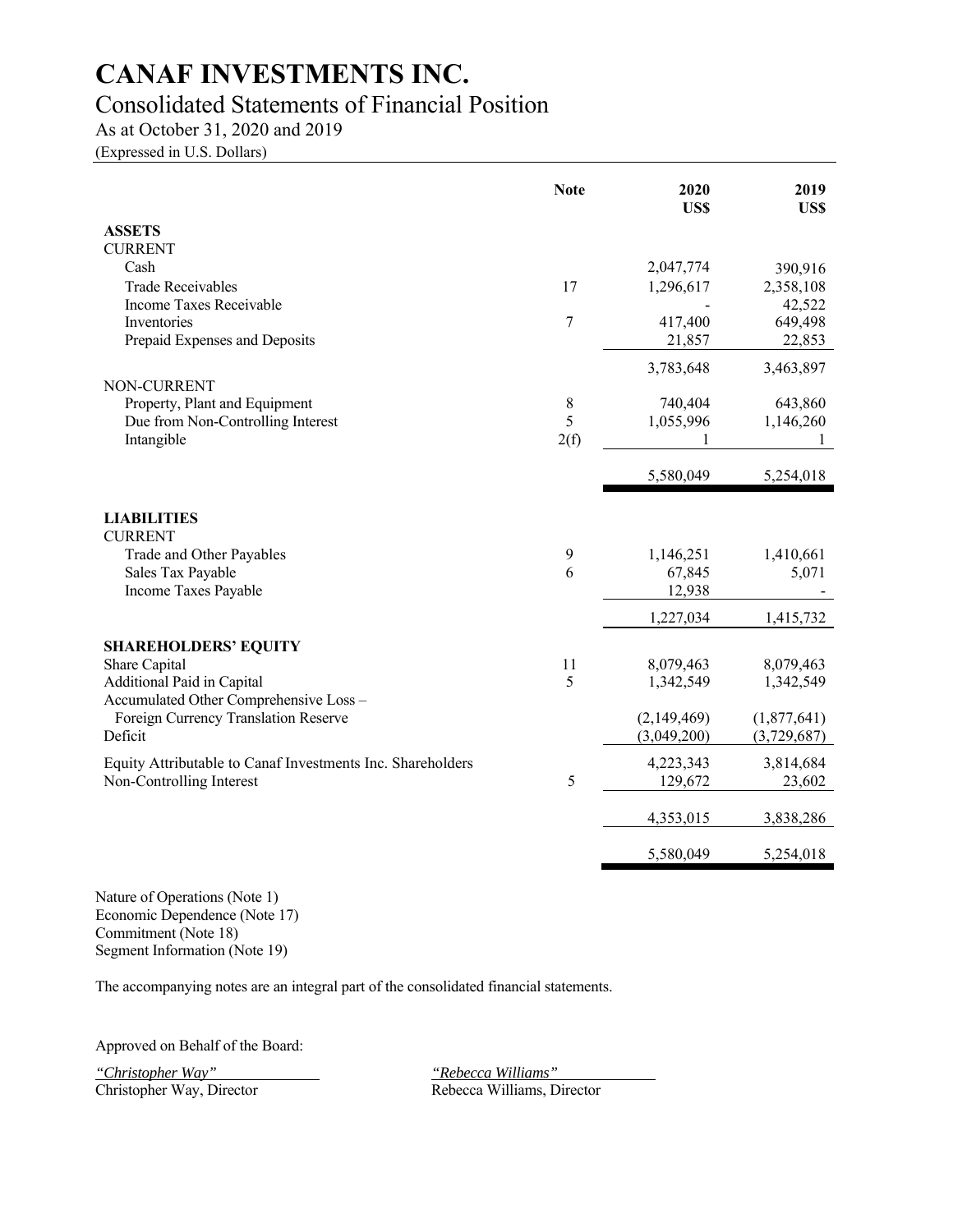# **CANAF INVESTMENTS INC. Consolidated Statements of Comprehensive Income**

For the Years Ended October 31, 2020 and 2019

(Expressed in U.S. Dollars)

|                                                                                           | <b>Note</b> | 2020<br>US\$                 | 2019<br>US\$                 |
|-------------------------------------------------------------------------------------------|-------------|------------------------------|------------------------------|
| <b>SALES</b><br><b>COST OF SALES</b>                                                      | 15          | 13,541,667<br>(11, 931, 532) | 11,750,350<br>(10, 729, 419) |
| <b>GROSS PROFIT</b>                                                                       |             | 1,610,135                    | 1,020,931                    |
| <b>EXPENSES</b>                                                                           |             |                              |                              |
| General and Administrative                                                                | 16          | (536, 692)                   | (479, 475)                   |
| Interest on Bank Loan<br>Foreign Exchange Gain (Loss)                                     | 10          | (217)                        | (1,369)<br>(639)             |
|                                                                                           |             | (536,909)                    | (481, 483)                   |
| <b>INCOME BEFORE OTHER ITEMS</b>                                                          |             | 1,073,226                    | 539,448                      |
| Interest Income                                                                           |             | 151,798                      | 173,085                      |
| Other Income<br>Gain on Sale of Vehicle                                                   |             | 23,480                       | 12,058<br>5,746              |
|                                                                                           |             | 1,248,504                    | 730,337                      |
| <b>INCOME BEFORE INCOME TAXES</b>                                                         |             |                              |                              |
| Current Income Tax (Expense)                                                              | 13          | (351,091)                    | (191, 683)                   |
| <b>NET INCOME FOR THE YEAR</b>                                                            |             | 897,413                      | 538,654                      |
| Attributable to the Parent                                                                |             | 680,487                      | 392,376                      |
| Attributable to the Non-Controlling Interest                                              |             | 216,926                      | 146,278                      |
|                                                                                           |             | 897,413                      | 538,654                      |
| <b>OTHER COMPREHENSIVE LOSS</b>                                                           |             |                              |                              |
| Foreign Currency Translation Loss                                                         |             | (274, 761)                   | (81,081)                     |
| NET COMPREHENSIVE INCOME FOR THE YEAR                                                     |             | 622,652                      | 457,573                      |
| Attributable to the Shareholders                                                          |             | 408,659                      | 293,072                      |
| Attributable to the Non-Controlling Interest                                              |             | 213,993                      | 164,501                      |
|                                                                                           |             | 622,652                      | 457,573                      |
| <b>BASIC AND DILUTED EARNINGS PER SHARE</b>                                               |             | 0.019                        | 0.011                        |
| <b>WEIGHTED AVERAGE NUMBER OF COMMON SHARES</b><br><b>OUTSTANDING - BASIC AND DILUTED</b> |             | 47,426,195                   | 47,426,195                   |

The accompanying notes are an integral part of the consolidated financial statements.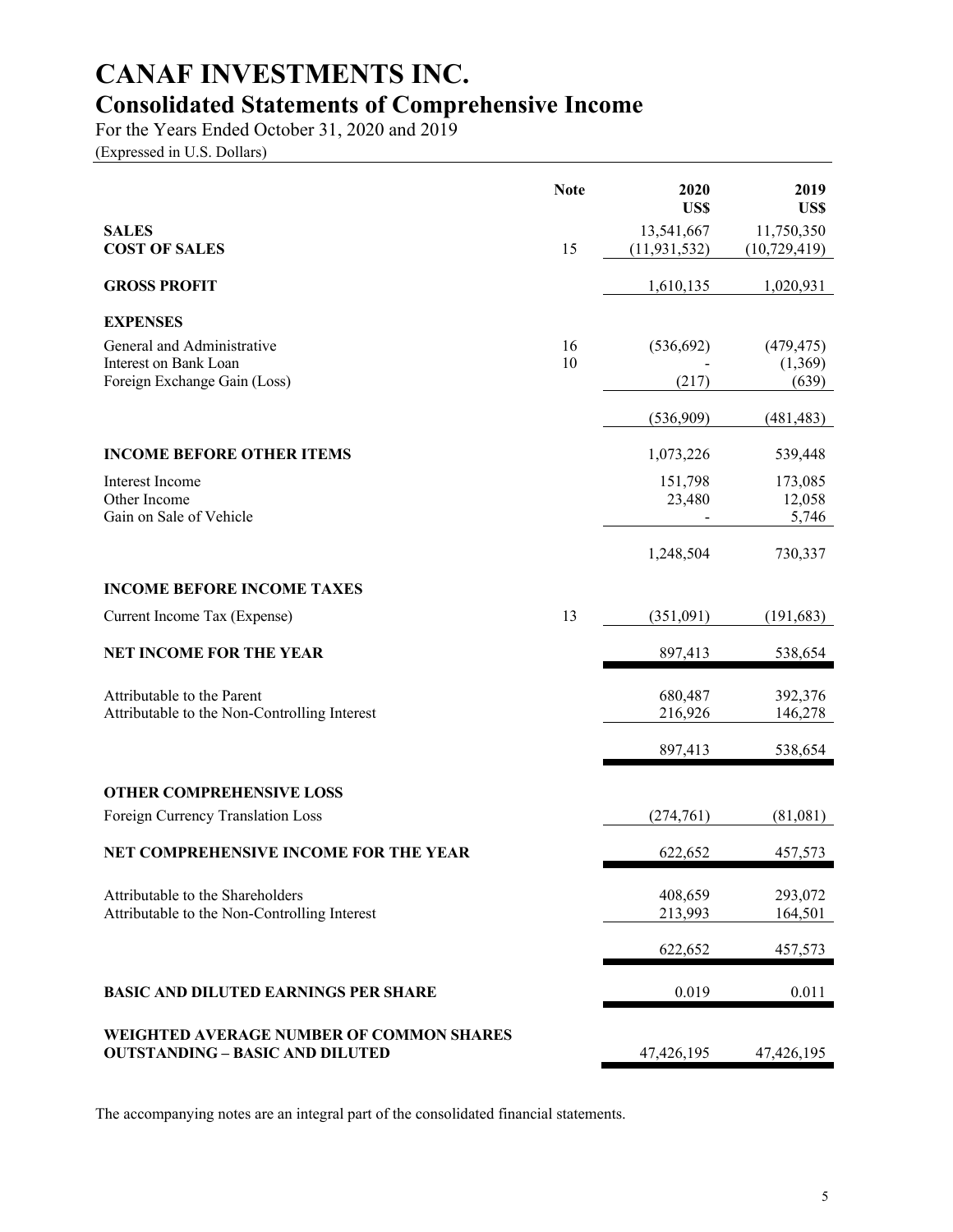## Consolidated Statements of Changes in Equity

As at October 31, 2020 and 2019

(Expressed in U.S. Dollars)

|                                                                                | Note | Number of<br>Common<br><b>Shares</b> | Share<br>Capital<br>US\$ | Paid In<br>Capital<br>US\$                           | Additional Foreign Currency<br>Translation<br>Reserve<br>US\$ | Deficit<br>US\$                     | Non-<br>Controlling<br>Interest<br>US\$ | Total<br>Shareholders'<br>Equity<br>US\$ |
|--------------------------------------------------------------------------------|------|--------------------------------------|--------------------------|------------------------------------------------------|---------------------------------------------------------------|-------------------------------------|-----------------------------------------|------------------------------------------|
| <b>Balance, October 31, 2018</b>                                               |      | 47,426,195                           | 8,079,463                | 1,342,549                                            | (1,778,337)                                                   | (4,122,063)                         | 74,228                                  | 3,595,840                                |
| Net Income for the Year<br>Dividends Paid<br>Foreign Currency Translation Loss |      |                                      | $\overline{\phantom{0}}$ | $\overline{\phantom{a}}$<br>$\overline{\phantom{a}}$ | (99, 304)                                                     | 392,376<br>$\overline{\phantom{a}}$ | 146,278<br>(215, 127)<br>18,223         | 538,654<br>(215, 127)<br>(81,081)        |
| Balance, October 31, 2019                                                      |      | 47,426,195                           | 8,079,463                | 1,342,549                                            | (1,877,641)                                                   | (3,729,687)                         | 23,602                                  | 3,838,286                                |
| Net Income for the Year<br>Dividends Paid<br>Foreign Currency Translation Loss | 5    |                                      | $\overline{\phantom{a}}$ | $\overline{\phantom{0}}$<br>$\blacksquare$           | (271, 828)                                                    | 680,487<br>$\overline{\phantom{a}}$ | 216,926<br>(107, 923)<br>(2, 933)       | 897,413<br>(107, 923)<br>(274,761)       |
| Balance, October 31, 2020                                                      |      | 47,426,195                           | 8,079,463                | 1,342,549                                            | (2,149,469)                                                   | (3,049,200)                         | 129,672                                 | 4,353,015                                |

The accompanying notes are an integral part of the consolidated financial statements.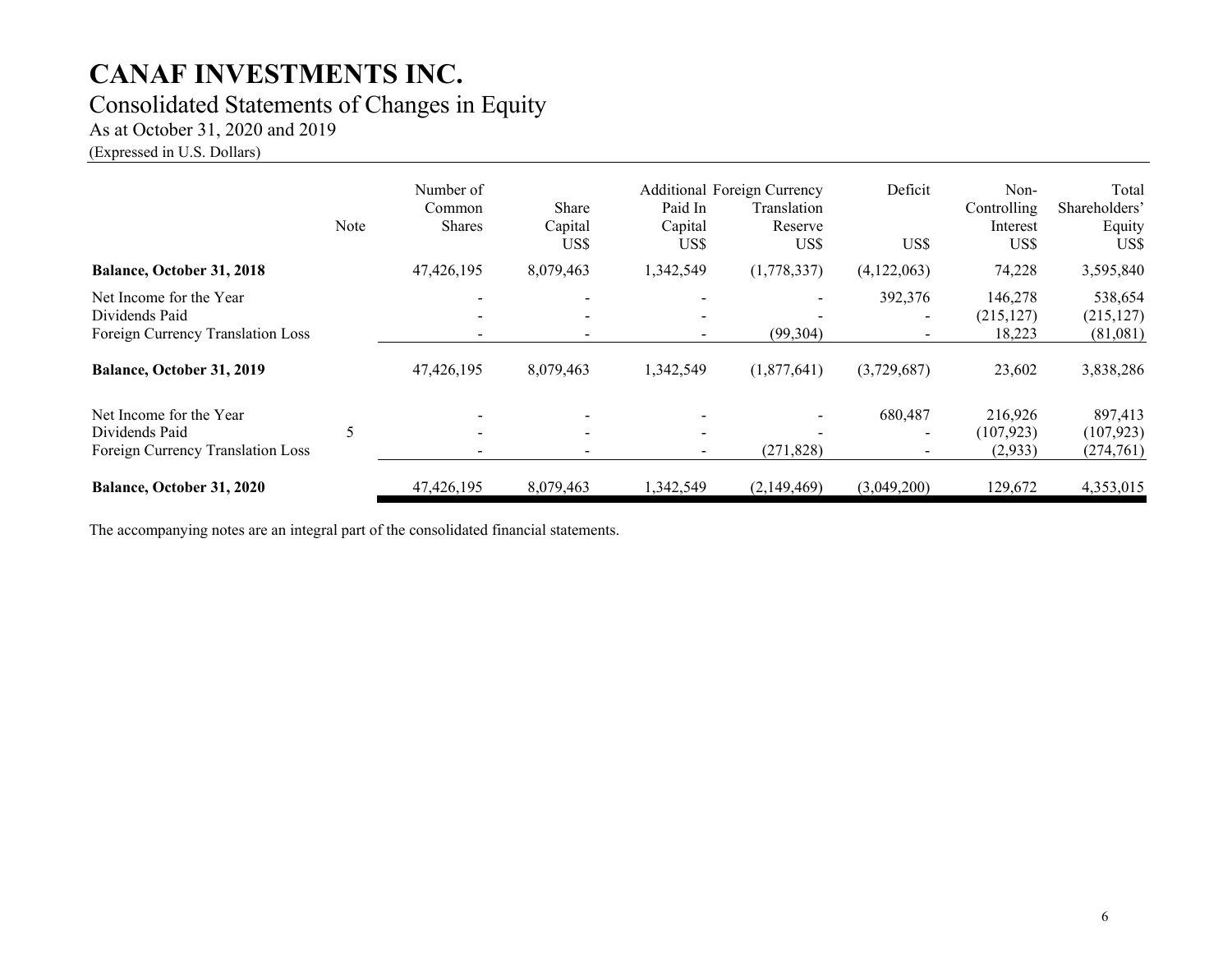# Consolidated Statements of Cash Flows

For the Years Ended October 31, 2020 and 2019

(Expressed in U.S. Dollars)

|                                                            | <b>Note</b> | 2020<br>US\$ | 2019<br>US\$          |
|------------------------------------------------------------|-------------|--------------|-----------------------|
| <b>CASH PROVIDED BY (USED FOR):</b>                        |             |              |                       |
| <b>OPERATING ACTIVITIES</b>                                |             |              |                       |
| Net Income for the Year                                    |             | 897,413      | 538,654               |
| Non-Cash Items:<br>Depreciation<br>Gain from Sale of Asset | 8           | 192,520      | 375,145               |
| <b>Interest Income</b>                                     |             | (73, 851)    | (5,746)<br>(118, 815) |
|                                                            |             | 1,016,082    | 789,238               |
| Change in Non-Cash Working Capital Accounts                | 14          | 1,350,575    | (673, 762)            |
|                                                            |             | 2,366,657    | 115,476               |
| <b>FINANCING ACTIVITY</b>                                  |             |              |                       |
| Principal Repayments of Bank Loan                          |             |              | (75, 561)             |
| <b>INVESTING ACTIVITY</b>                                  |             |              |                       |
| Purchase of Property, Plant and Equipment                  | 8           | (334, 391)   | (151, 737)            |
| <b>INCREASE (DECREASE) IN CASH</b>                         |             | 2,032,266    | (111, 822)            |
| Effect of Exchange Rate Changes on Cash                    |             | (375, 408)   | (49,613)              |
| Cash, Beginning of the Year                                |             | 390,916      | 552,351               |
| <b>CASH, END OF THE YEAR</b>                               |             | 2,047,774    | 390,916               |

Supplemental Cash Flow Information (Note 14(b))

The accompanying notes are an integral part of the consolidated financial statements.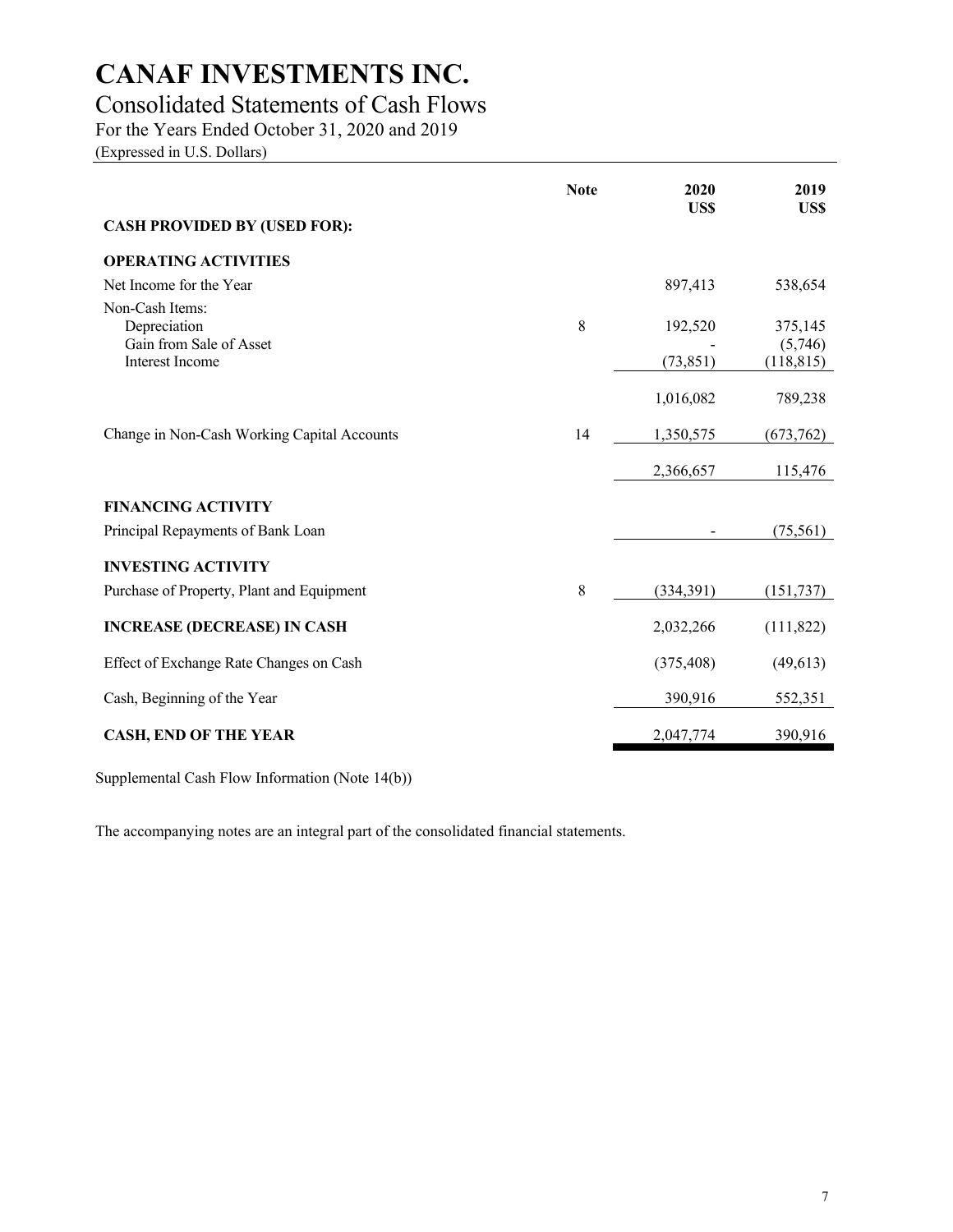(Expressed in U.S. Dollars)

### **NOTE 1 – NATURE OF OPERATIONS**

Canaf Investments Inc. (the "Company") is incorporated in the Province of Alberta and owns and operates a coal processing business in South Africa which processes coal and coal products into calcine, a coke substitute with a high carbon content. Effective 2019, the Company expanded its business to also acquire, redevelop and rent rental properties in South Africa. The Company is also actively exploring investment opportunities into a new sector as part of its ongoing diversification strategy.

The Company's shares are listed on the TSX Venture Exchange under the symbol CAF. The head office, principal address, and records office of the Company are located at 1100 – 1111 Melville Street, Vancouver, British Columbia, Canada, V6E 3V6.

These consolidated financial statements have been prepared in accordance with International Financial Reporting Standards ("IFRS") on the basis that the Company is a going concern and will be able to meet its obligations and continue its operations for its next fiscal year.

The Company's ability to continue as a going concern is dependent upon its ability to generate profitable operations from its coal processing business. The coal processing business sales are substantially derived from three customers, and as a result, the Company is economically dependent on these customers (Note 17). The Company is dependent on the operating cash flows from its coal processing business and the financial support of its shareholders and related parties to finance its operations and to discharge liabilities in the normal course of business. Loss of a customer or reduced sales from a customer may have a material adverse effect on the Company's financial condition.

The Company has working capital of US \$2,556,614 as at October 31, 2020 (October 31, 2019 – US \$2,048,165). Management believes that the Company has sufficient cash resources to meet its obligations for at least 12 months from the end of the reporting period.

#### **NOTE 2 – SIGNIFICANT ACCOUNTING POLICIES**

#### **a) Statement of Compliance**

The consolidated financial statements have been prepared in accordance with IFRS as issued by the International Accounting Standards Board ("IASB") and Interpretations 1 1of the International Financial Reporting Interpretations Committee ("IFRIC").

These consolidated financial statements were approved and authorized for issue by the Board of Directors on February 24, 2021.

#### **b) Basis of Preparation**

These consolidated financial statements have been prepared on a historical cost basis. Cost is the fair value of the consideration given in exchange for net assets.

### **c) Basis of Consolidation**

These consolidated financial statements include the accounts of the Company and all its subsidiaries (collectively, the "Company"):

|                                              | Country of           |                | Functional         |
|----------------------------------------------|----------------------|----------------|--------------------|
| Entity                                       | Incorporation        | Holding        | Currency           |
| Canaf Investments Inc.                       | Canada               | Parent Company | Canadian Dollar    |
| Quantum Screening and Crushing (Proprietary) | South Africa         | $100\%$        | South African Rand |
| Limited                                      |                      |                |                    |
| Southern Coal (Proprietary) Limited          | South Africa         | 70%            | South African Rand |
| Canaf Investments (Proprietary) Ltd.         | South Africa         | $100\%$        | South African Rand |
| Canaf Estate Holdings (Proprietary) Ltd.     | South Africa         | $100\%$        | South African Rand |
| Nabisoga Mining Ltd.                         | <b>United States</b> | $100\%$        | Canadian Dollar    |
| Rwenzori Cobalt Company Ltd.                 | <b>United States</b> | $100\%$        | Canadian Dollar    |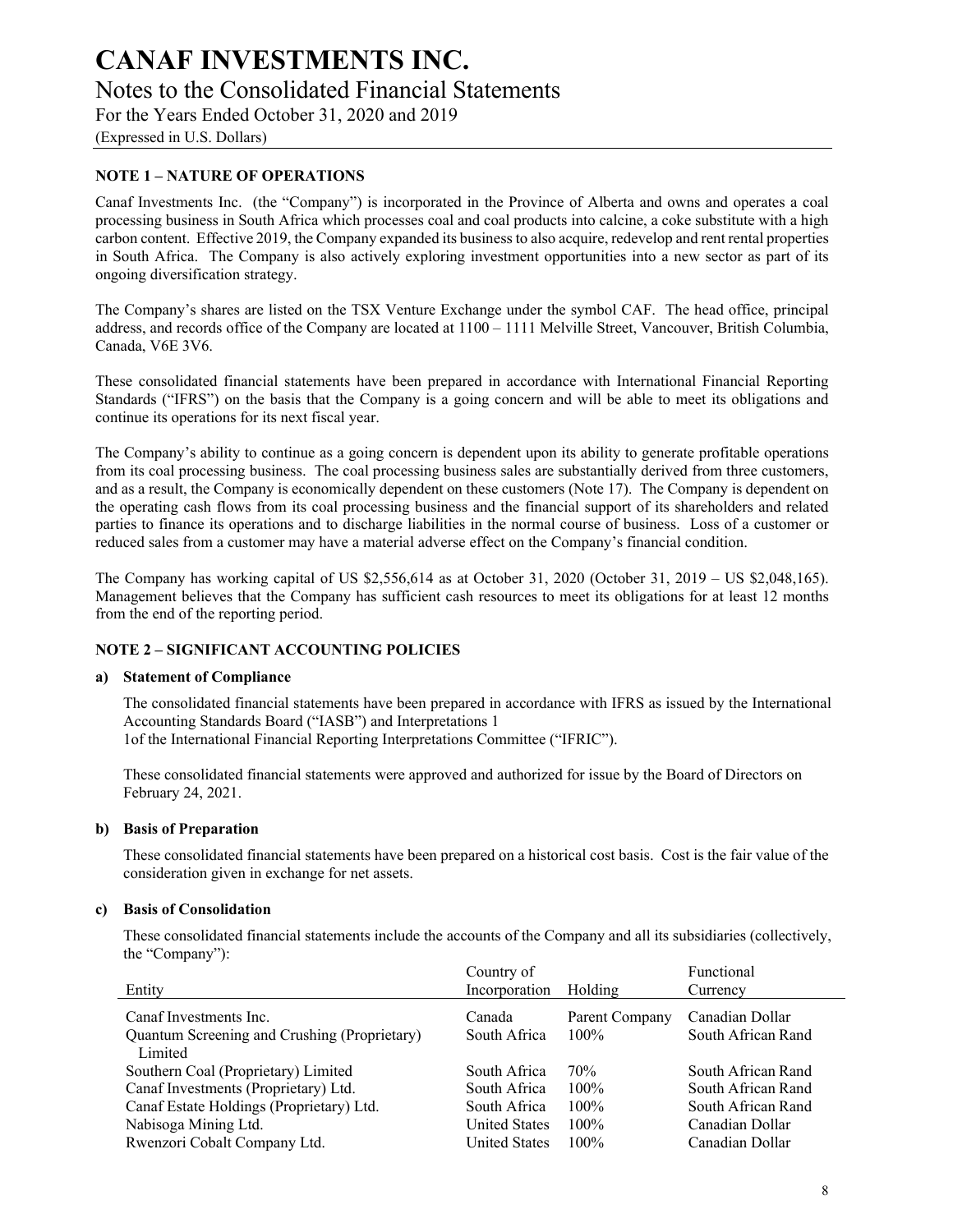(Expressed in U.S. Dollars)

### **NOTE 2 – SIGNIFICANT ACCOUNTING POLICIES (Continued)**

#### **c) Basis of Consolidation (Continued)**

Intercompany balances and transactions are eliminated in preparing these consolidated financial statements. The net assets and net profit attributable to outside shareholders are presented as amounts attributable to non-controlling interests in the consolidated statement of financial position and consolidated statement of comprehensive income.

Nabisoga Mining Ltd, and Rwenzori Cobalt Company Ltd. are inactive subsidiaries. Canaf (SL) Ltd, formerly a 51% owned subsidiary of Canaf, and incorporated in Sierra Leone, was determined in the year to no longer be in existence and is therefore not included in the consolidated financial statements of the Company.

#### **d) Functional and Presentation Currency**

These consolidated financial statements are presented in U.S. dollars. Each entity determines its own functional currency (Note 2(c)) and items included in the financial statements of each entity are measured using that functional currency.

#### **i) Transactions and Balances in Foreign Currencies**

Foreign currency transactions are translated into the functional currency of the respective entity, using the exchange rates prevailing at the dates of the transactions. Foreign exchange gains and losses resulting from the settlement of such transactions and from the remeasurement of monetary items at year-end exchange rates are recognized immediately in profit or loss.

Non-monetary items measured at historical cost are translated using the exchange rates at the date of the transaction and are not retranslated. Non-monetary items measured at fair value are translated using the exchange rates at the date when fair value was determined.

#### **ii) Foreign Operations**

On consolidation, the assets and liabilities of foreign operations are translated into U.S. dollars from their functional currency at the exchange rate prevailing at the reporting date and their income statements are translated at the exchange rate prevailing at the dates of the transactions. The exchange differences arising on the translation are recognized in other comprehensive income and accumulated in the foreign currency translation reserve in equity. On disposal of a foreign operation, the component of other comprehensive income relating to that particular foreign operation is recognized in earnings as part of the gain or loss on disposal.

#### **e) Inventories**

Inventories consist of raw materials and finished goods (calcine) and are valued at the lower of cost and estimated net realizable value. Estimated net realizable value is the estimated selling price in the ordinary course of business less any cost of disposal.

Cost is determined on the following basis: Raw materials and packing material are valued at average cost. Finished goods are valued at raw material cost plus labour cost and an appropriate portion of the related fixed and variable manufacturing overhead expenses based on normal capacity.

Cost of sales is determined on a weighted average cost basis and includes transportation and handling costs.

#### **f) Intangible Assets**

Intangible assets represent the identifiable value of customer contracts acquired on the purchase of the South African subsidiary in 2007. On October 31, 2008, the Company wrote down the carrying value of its intangible assets to a nominal amount.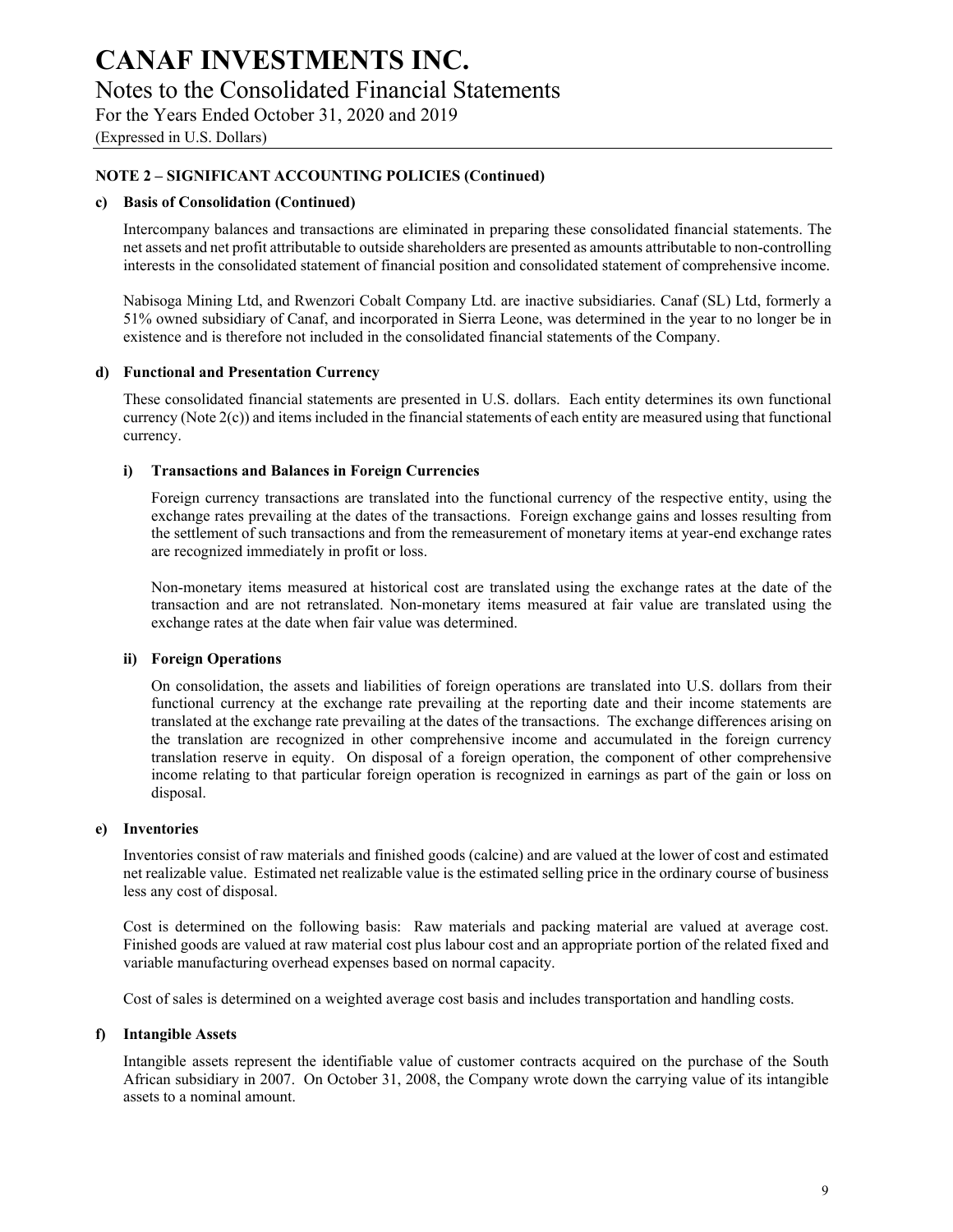(Expressed in U.S. Dollars)

### **NOTE 2 – SIGNIFICANT ACCOUNTING POLICIES (Continued)**

#### **g) Property, Plant and Equipment**

Property, plant and equipment are recorded at cost less accumulated depreciation and accumulated impairment losses.

Depreciation is recognized to write off the cost of the property, plant and equipment less their residual values over their useful lives using the straight-line method at the following rates, except in the year of acquisition, when one half of the rates are used:

| Computer Equipment     | 3 Years |
|------------------------|---------|
| Leasehold Improvements | 5 Years |
| Office Equipment       | 5 Years |
| Plant and Equipment    | 5 Years |
| Vehicles               | 5 Years |

An item of property, plant and equipment is derecognized upon disposal or when no future economic benefits are expected to arise from the continued use of the asset. Any gain or loss arising on the disposal or retirement of an item of property, plant and equipment is determined as the difference between the sales proceeds and the carrying amount of the asset and is recognized in profit or loss.

#### **h) Impairment of Non-Current Assets**

At the end of each reporting period, the Company reviews the carrying amounts of its non-current assets to determine whether there is any indication that those assets have suffered an impairment loss. Individual assets are grouped together as a cash generating unit for impairment assessment purposes at the lowest level at which there are identifiable cash flows that are independent from other group assets.

If any such indication of impairment exists, the Company makes an estimate of its recoverable amount. The recoverable amount is the higher of fair value less costs to sell and value in use. Where the carrying amount of a cash generating unit exceeds its recoverable amount, the cash generating unit is considered impaired and is written down to its recoverable amount. In assessing the value in use, the estimated future cash flows are adjusted for the risks specific to the cash generating unit and are discounted to their present value with a discount rate that reflects current market indicators.

Where an impairment loss subsequently reverses, the carrying amount of the cash generating unit is increased to the revised estimate of its recoverable amount, to the extent that the increased carrying amount does not exceed the carrying amount that would have been determined had no impairment loss been recognized for the cash generating unit in prior years. A reversal of an impairment loss is recognized as income immediately.

#### **i) Revenue Recognition**

Pursuant to IFRS 15 Revenue from Contracts with Customers, revenue from the sale of calcine is recognized upon transfer of title which is completed when the physical product is delivered to customers and collection is reasonably assured.

Rental revenue is recognized on a straight-line basis over the term of the lease and collection is reasonably assured. Interest and other income are recognized when earned and collection is reasonably assured.

#### **j) Provisions**

Provisions are recognized when the Company has a present legal or constructive obligation as a result of a past event, it is probable that an outflow of resources embodying economic benefits will be required to settle the obligation, and a reliable estimate can be made of the amount of the obligation. The amount recognized as a provision is the best estimate of the consideration required to settle the present obligation at the end of the reporting period, taking into account the risks and uncertainties surrounding the obligation. As at October 31, 2020, the Company has no material provisions.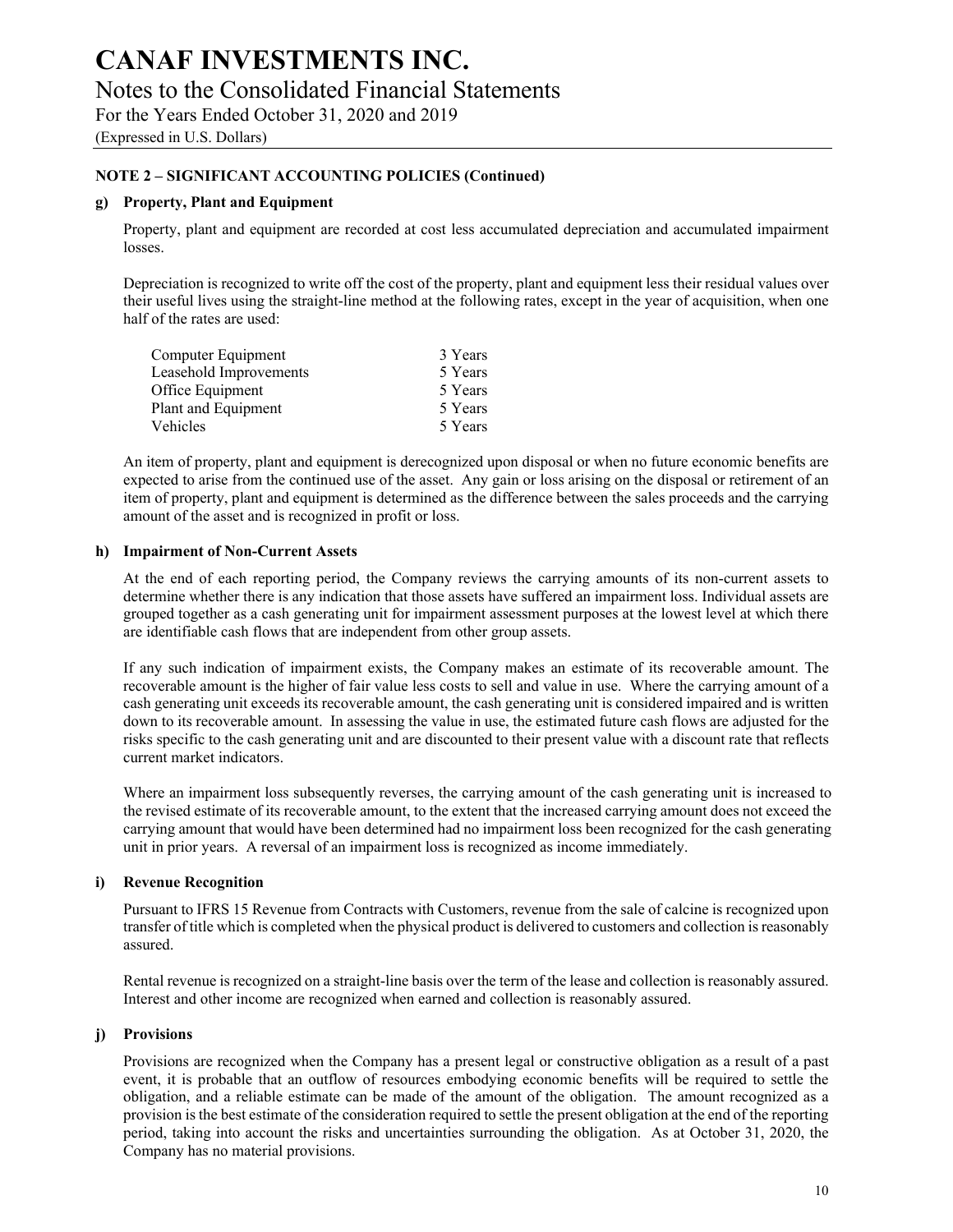# **CANAF INVESTMENTS INC.**  Notes to the Consolidated Financial Statements

For the Years Ended October 31, 2020 and 2019 (Expressed in U.S. Dollars)

## **NOTE 2 – SIGNIFICANT ACCOUNTING POLICIES (Continued)**

#### **k) Share Capital**

Share capital includes cash consideration received for share issuances, net of commissions and issue costs. Common shares issued for non-monetary consideration are recorded at their fair market value based upon the trading price of the Company's shares on the TSX Venture Exchange on the date of the agreement.

#### **l) Share-Based Payments**

The fair value method of accounting is used for share-based payment transactions. Under this method, the cost of stock options and other share-based payments is recorded based on the estimated fair value using the Black-Scholes option pricing model at the grant date and is charged to profit over the vesting period. The amount recognized as an expense is adjusted to reflect the number of equity instruments expected to vest.

Upon the exercise of stock options and other share-based payments, consideration received on the exercise of these equity instruments is recorded as share capital and the related share-based payment reserve is transferred to share capital.

#### **m) Earnings per Common Share**

Basic earnings per share is calculated by dividing the net income available to common shareholders by the weighted average number of common shares outstanding during the year. Diluted earnings per share is computed in accordance with the treasury stock method and based on the weighted average number of common shares and dilutive equity instruments. Diluted loss per share is the same as basic loss per share, as the issuance of shares on the exercise of stock options and share purchase warrants is anti-dilutive.

#### **n) Income Taxes**

Tax expense recognized in profit or loss comprises the sum of deferred tax and current tax not recognized in other comprehensive income or directly in equity.

#### **i) Current Income Tax**

Current income tax assets and/or liabilities comprise those claims from, or obligations to, fiscal authorities relating to the current or prior reporting periods that are unpaid at the reporting date. Current tax is payable on taxable profit, which differs from profit or loss in the consolidated financial statements. Calculation of current tax is based on tax rates and tax laws that have been enacted or substantively enacted by the end of the reporting period.

#### **ii) Deferred Income Tax**

Deferred income taxes are calculated using the liability method on temporary differences between the carrying amounts of assets and liabilities and their tax bases. Deferred tax assets and liabilities are calculated, without discounting, at tax rates that are expected to apply to their respective period of realization, provided they are enacted or substantively enacted by the end of the reporting period. Deferred tax liabilities are always provided for in full.

Deferred tax assets are recognized to the extent that it is probable that they will be able to be utilized against future taxable income. Deferred tax assets and liabilities are offset only when the Company has a right and intention to offset current tax assets and liabilities from the same taxation authority.

Changes in deferred tax assets or liabilities are recognized as a component of tax income or expense in profit or loss, except where they relate to items that are recognized in other comprehensive income or directly in equity, in which case the related deferred tax is also recognized in other comprehensive income or equity, respectively.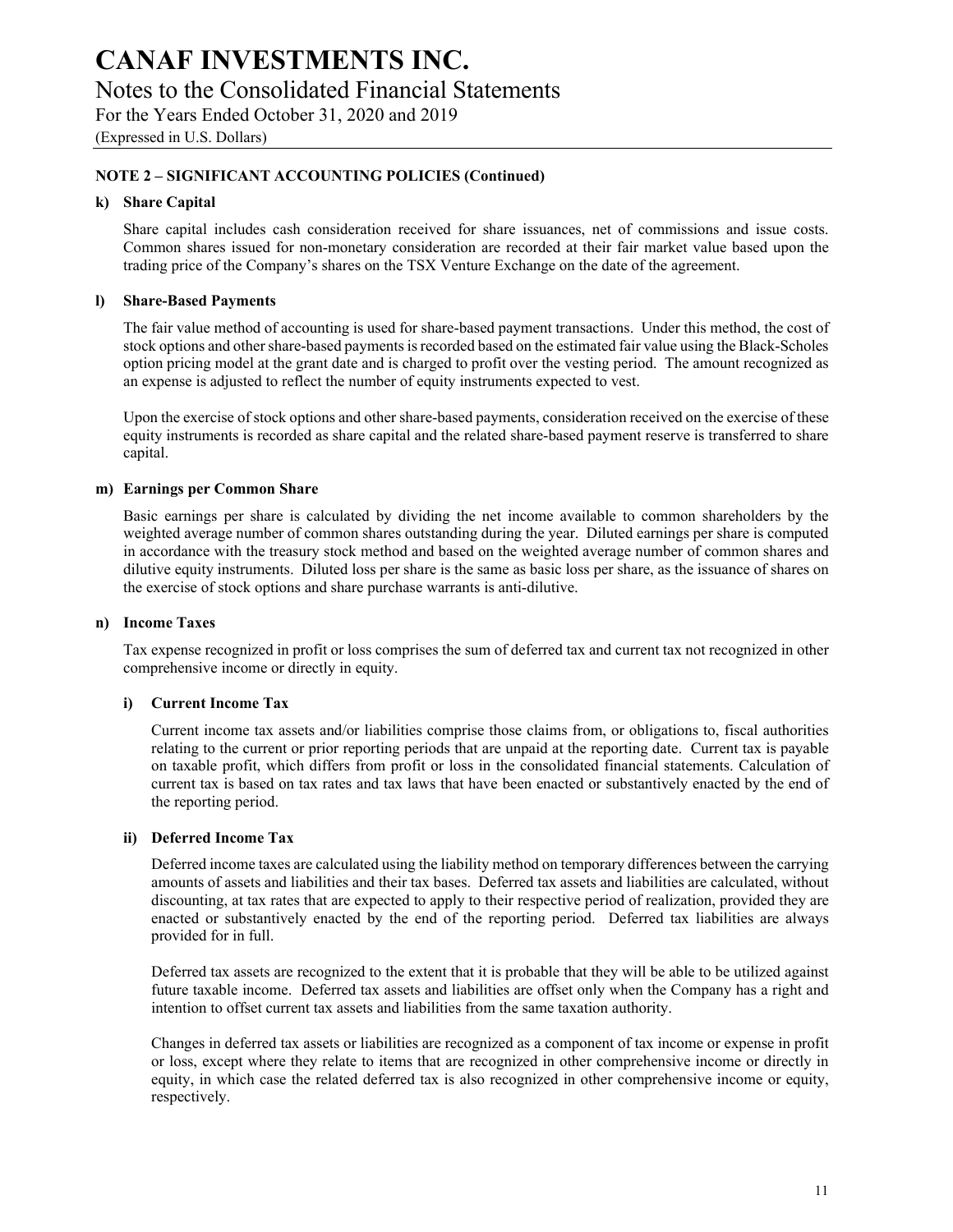(Expressed in U.S. Dollars)

### **NOTE 2 – SIGNIFICANT ACCOUNTING POLICIES (Continued)**

#### **o) Financial Instruments**

The Company adopted all of the requirements of IFRS 9 Financial Instruments on January 1, 2018. IFRS 9 utilizes a revised model for recognition and measurement of financial instruments in a single, forward-looking "expected loss" impairment model.

The following is the Company's new accounting policy for financial instruments under IFRS 9:

(i) Classification

The Company classifies its financial instruments in the following categories: at fair value through profit and loss ("FVTPL"), at fair value through other comprehensive income (loss) ("FVTOCI") or at amortized cost. The Company determines the classification of financial assets at initial recognition. The classification of debt instruments is driven by the Company's business model for managing the financial assets and their contractual cash flow characteristics. Equity instruments that are held for trading are classified as FVTPL. For other equity instruments, on the day of acquisition the Company can make an irrevocable election (on an instrument-byinstrument basis) to designate them as at FVTOCI. Financial liabilities are measured at amortized cost, unless they are required to be measured at FVTPL (such as instruments held for trading or derivatives) or if the Company has opted to measure them at FVTPL.

The Company completed a detailed assessment of its financial assets and liabilities as at January 1, 2018.

The following table shows the classification under IFRS 9:

| Financial assets/liabilities<br>Cash | Classification IFRS 9<br><b>FVTPL</b> |
|--------------------------------------|---------------------------------------|
|                                      |                                       |
| Trade receivables                    | Amortized cost                        |
| Accounts payable                     | Amortized cost                        |
| Bank loan                            | Amortized cost                        |

The adoption of IFRS 9 resulted in no impact to the opening accumulated deficit nor to the opening balance of accumulated comprehensive income on January 1, 2018.

(ii) Measurement

Financial assets and liabilities at amortized cost

Financial assets and liabilities at amortized cost are initially recognized at fair value plus or minus transaction costs, respectively, and subsequently carried at amortized cost less any impairment.

Financial assets and liabilities at FVTPL

Financial assets and liabilities carried at FVTPL are initially recorded at fair value and transaction costs are expensed in the statements of comprehensive loss. Realized and unrealized gains and losses arising from changes in the fair value of the financial assets and liabilities held at FVTPL are included in the statements of comprehensive loss in the period in which they arise.

#### Debt investments at FVTOCI

These assets are subsequently measured at fair value. Interest income calculated using the effective interest method, foreign exchange gains and losses and impairment are recognised in profit or loss. Other net gains and losses are recognised in Other Comprehensive Income ("OCI"). On derecognition, gains and losses accumulated in OCI are reclassified to profit or loss.

#### Equity investments at FVTOCI

These assets are subsequently measured at fair value. Dividends are recognised as income in profit or loss unless the dividend clearly represents a recovery of part of the cost of the investment. Other net gains and losses are recognised in OCI and are never reclassified to profit or loss.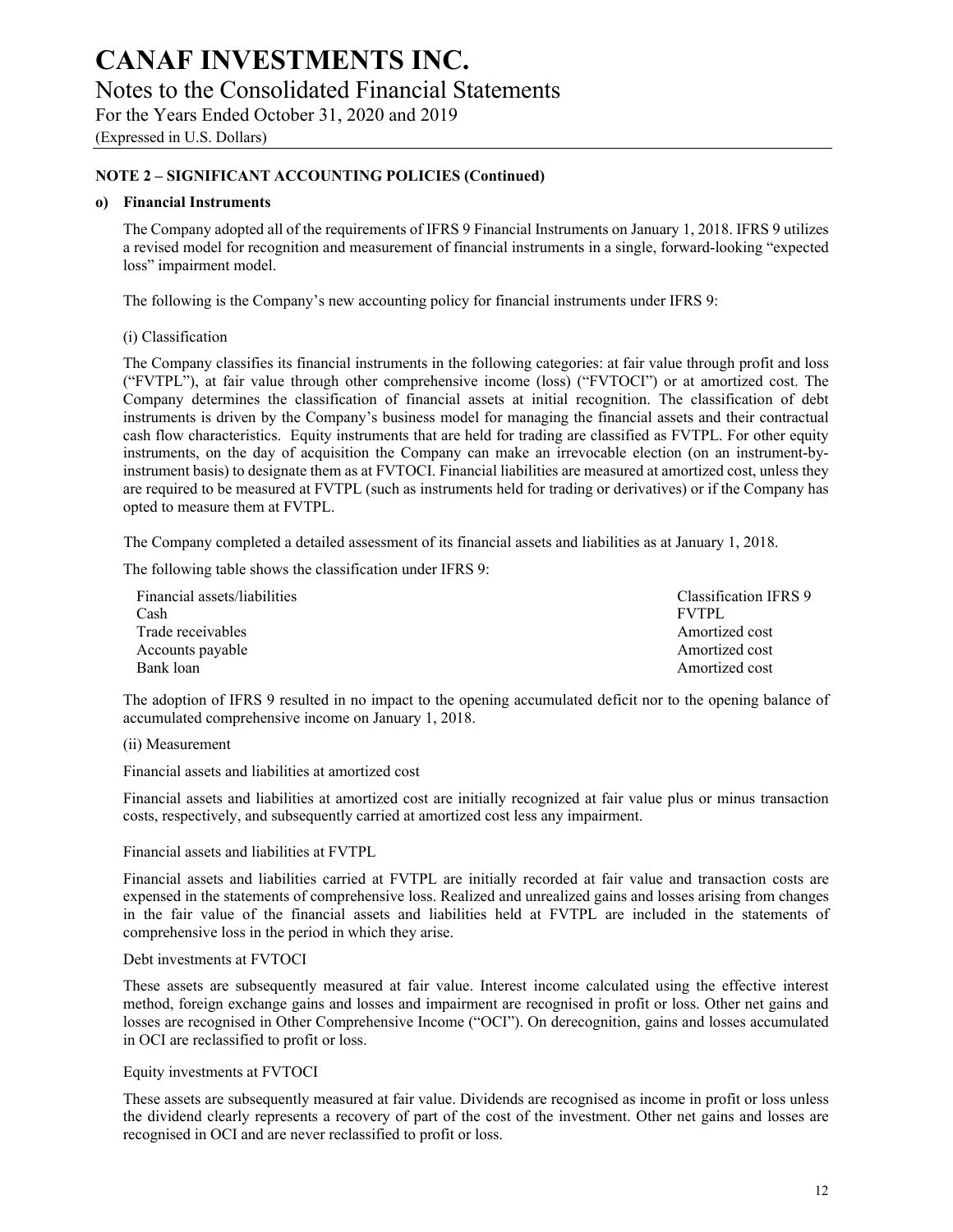(Expressed in U.S. Dollars)

### **NOTE 2 – SIGNIFICANT ACCOUNTING POLICIES (Continued)**

#### **o) Financial Instruments (Continued)**

#### (iii) Impairment of financial assets at amortized cost

The Company recognizes a loss allowance for expected credit losses on financial assets that are measured at amortized cost. At each reporting date, the Company measures the loss allowance for the financial asset at an amount equal to the lifetime expected credit losses if the credit risk on the financial asset has increased significantly since initial recognition. If at the reporting date, the financial asset has not increased significantly since initial recognition, the Company measures the loss allowance for the financial asset at an amount equal to the twelve month expected credit losses. The Company shall recognize in the statements of comprehensive loss, as an impairment gain or loss, the amount of expected credit losses (or reversal) that is required to adjust the loss allowance at the reporting date to the amount that is required to be recognized.

(iv) Derecognition

Financial assets

The Company derecognizes financial assets only when the contractual rights to cash flows from the financial assets expire, or when it transfers the financial assets and substantially all of the associated risks and rewards of ownership to another entity.

Financial liabilities

The Company derecognizes a financial liability when its contractual obligations are discharged or cancelled or expire. The Company also derecognizes a financial liability when the terms of the liability are modified such that the terms and / or cash flows of the modified instrument are substantially different, in which case a new financial liability based on the modified terms is recognized at fair value.

Gains and losses on derecognition are generally recognized in profit or loss.

The Company did not restate prior periods and determined that the adoption of IFRS 9 resulted in no impact to the opening accumulated deficit on January 1, 2018.

#### **p) Non-Controlling Interest**

Non-controlling interest in the Company's residual ownership interest in a controlled subsidiary is classified as a separate component of equity. On initial recognition, non-controlling interest is measured at the fair value of the non-controlling entity's contribution into the related subsidiary. Subsequent to the original transaction date, adjustments are made to the carrying amount of non-controlling interest for the non-controlling interest's share of changes to the subsidiary's equity.

#### **NOTE 3 – SIGNIFICANT ACCOUNTING JUDGMENTS, ESTIMATES AND ASSUMPTIONS**

In the application of the Company's accounting policies which are described in Note 2, management is required to make judgments, estimates, and assumptions about the carrying amounts of assets and liabilities that are not readily apparent from other sources. The estimates and associated assumptions are based on historical experience and other factors that are considered to be relevant. Actual results may differ from these estimates.

The estimates and underlying assumptions are reviewed on an ongoing basis. Revisions to accounting estimates are recognized in the period in which the estimate is revised if the revision affects only that period, or in the period of the revision and future periods, if the revision affects both current and future periods.

Significant judgments, estimates and assumptions that have the most significant effect on the amounts recognized in the consolidated financial statements are described below.

#### **a) Useful Lives of Property, Plant and Equipment and Intangible Assets**

Management reviews the useful lives of property, plant and equipment and intangible assets at each reporting date, based on the expected utility of these assets to the Company. Actual useful lives of these assets may differ from the estimate.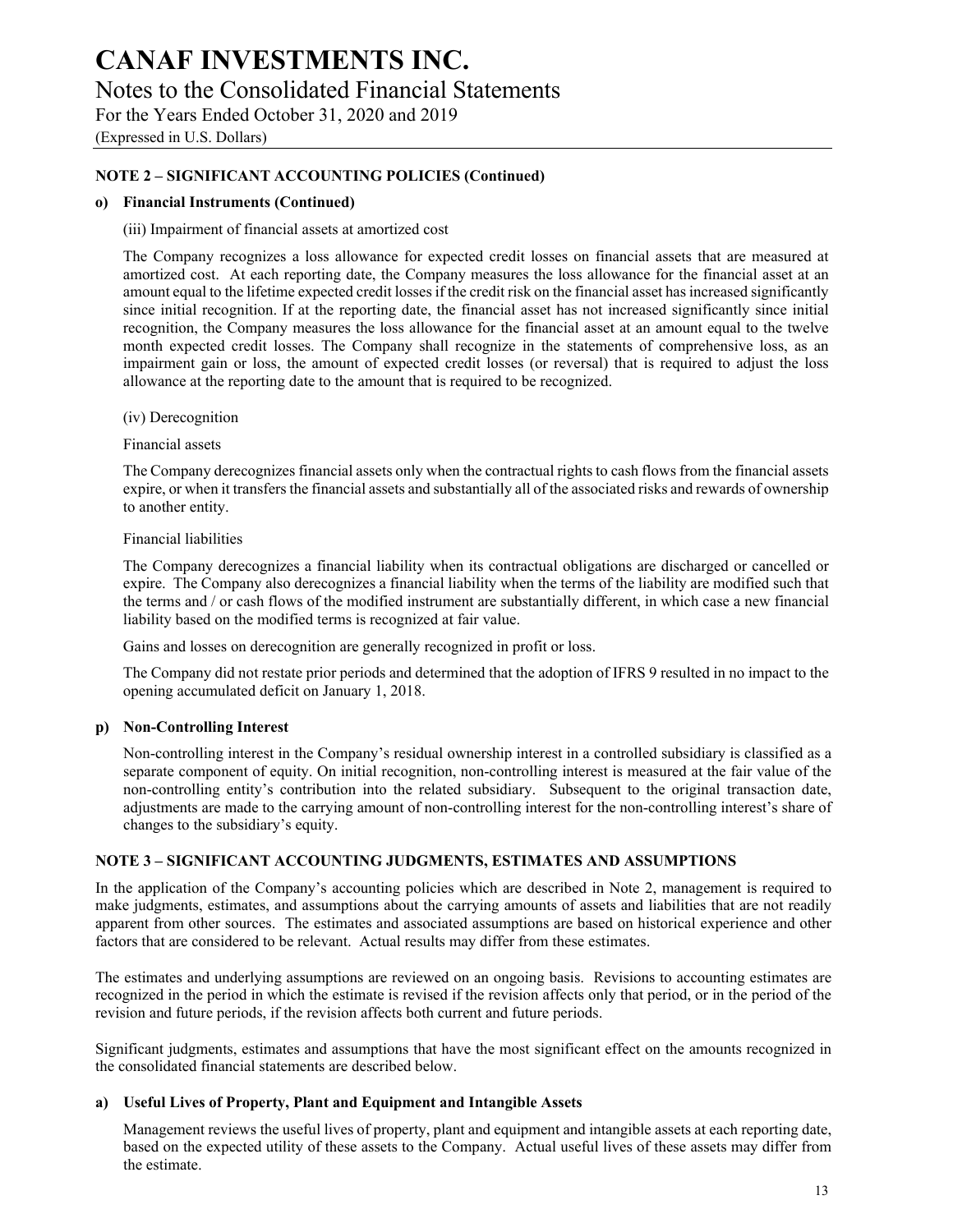# **CANAF INVESTMENTS INC.**  Notes to the Consolidated Financial Statements

For the Years Ended October 31, 2020 and 2019 (Expressed in U.S. Dollars)

### **NOTE 3 – SIGNIFICANT ACCOUNTING JUDGMENTS, ESTIMATES AND ASSUMPTIONS (Continued)**

#### **b) Share-based Payments**

The fair value of share-based payments is subject to the limitations of the Black-Scholes option pricing model that incorporates market data and involves uncertainty in estimates used by management in the assumptions. Because the Black-Scholes option pricing model requires the input of highly subjective assumptions, including the volatility of share prices, changes in subjective input assumptions can materially affect the fair value estimate.

#### **c) Impairment of Non-Current Assets**

An impairment loss is recognized for the amount by which the asset's or cash-generating unit's carrying amount exceeds its recoverable amount. To determine the recoverable amount, management estimates expected future cash flows from each asset or cash-generating unit and determines a suitable interest rate in order to calculate the present value of those cash flows. In the process of measuring expected future cash flows, management makes assumptions about future operating results. These assumptions relate to future events and circumstances. In addition, when determining the applicable discount rate, estimation is involved in determining the appropriate adjustments to market risk and asset-specific risk factors.

Actual results may vary and may cause significant adjustments to the Company's assets within the next financial year.

#### **d) Deferred Tax Assets**

Deferred tax assets, including those arising from un-utilized tax losses, require management to assess the likelihood that the Company will generate sufficient taxable earnings in future periods in order to utilize recognized deferred tax assets. Assumptions about the generation of future taxable profits depend on management's estimates of future cash flows. In addition, future changes in tax laws could limit the ability of the Company to obtain tax deductions in future periods. To the extent that future cash flows and taxable income differ significantly from estimates, the ability of the Company to realize the net deferred tax assets recorded at the reporting date could be impacted.

#### **NOTE 4 – NEW ACCOUNTING STANDARDS ISSUED**

#### **IFRS 16 – Leases**

IFRS 16 sets out the principles for the recognition, measurement, presentation and disclosure of leases and requires lessees to account for all leases under a single on-balance sheet model similar to the accounting for finance leases. The standard includes two recognition exemptions for lessees: leases of 'low-value' assets; and short-term leases. For those assets determined to meet the definition of a lease, at the commencement date, a lessee will recognize a liability to make lease payments and an asset representing the right to use the underlying asset during the lease term. Lessees will be required to separately recognize the interest expense on the lease liability and the depreciation expense on the right-of-use asset. IFRS 16 also requires lessees to make more extensive disclosures than under IAS 17.

In transitioning to IFRS 16, which is effective for annual periods beginning on or after January 1, 2019, a lessee can choose to apply the standard using either a full retrospective or a modified retrospective approach. The standard's transition provisions permit certain reliefs. The Company will apply IFRS 16 on November 1, 2019 using the modified retrospective approach, which means the cumulative impact of adoption will be recognized as at November 1, 2019 and the comparatives will not be restated. The Company will elect to use the exemptions proposed by the standard on lease contracts for which the lease terms end within 12 months of the date of initial application, and lease contracts for which the underlying asset is of low value.

The Company has assessed its impact assessment of IFRS 16 and based on the Company's evaluation, IFRS 16 is not expected to have a material effect on the consolidated financial statements as the Company has elected to use the exemption proposed for lease terms that end within 12 months of the date of initial application.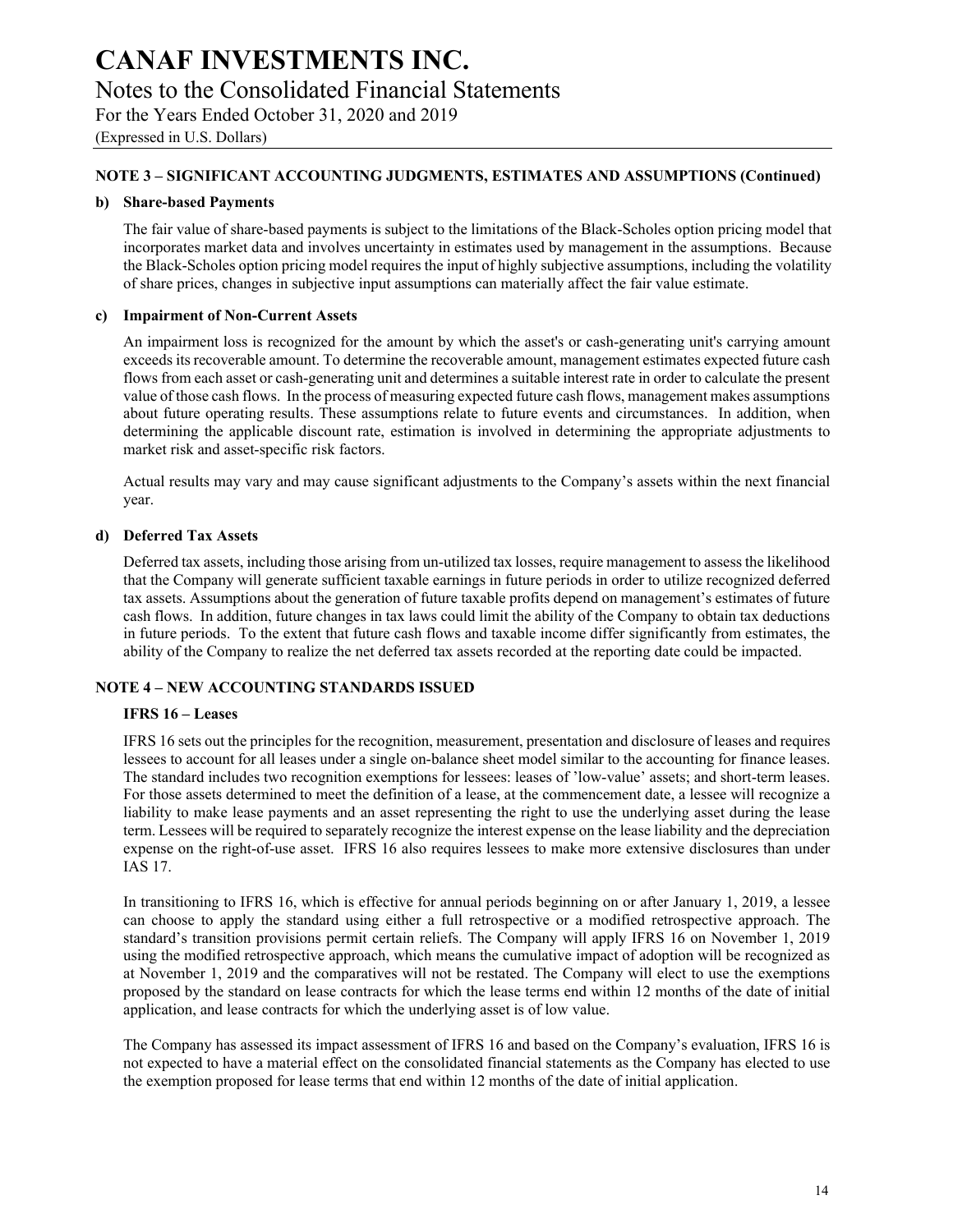(Expressed in U.S. Dollars)

## **NOTE 5 – DUE FROM NON-CONTROLLING INTEREST**

On July 3, 2018, the Company sold a 30% interest of its subsidiary, Southern Coal (Proprietary) Limited ("Southern Coal"), to Amandla Amakhulu (Pty) Ltd. ("AAM") for the price of 18 million Rand (approximately US\$1.3 million). AAM is a 100% black-owned company incorporated in South Africa, and the sales transaction complies with the Broad-Based Black Economic Empowerment ("BBBEE") incentive program in South Africa.

The sales proceeds are in the form of cumulative, redeemable preference shares of AAM in the amount of the purchase price, 18 million Rand (approximately \$1.3 million). These preference shares provide preferential dividends, until fully redeemed by AAM, with the dividends secured by an irrevocable direction from AAM to Southern Coal to pay the Company such dividends from any Southern Coal dividend distribution to AAM.

Dividends paid during 2020 totalled US\$107,923 (2019 – US\$215,127).

The following table presents the dilution gain recorded on the sale of a 30% interest in Southern Coal in 2018:

|                                                                  | US\$                   |
|------------------------------------------------------------------|------------------------|
| <b>Consideration Received</b>                                    |                        |
| Cumulative Redeemable Preference Shares of AAM (18 Million Rand) | 1,389,058              |
| <b>Net Assets of Southern Coal</b>                               |                        |
| <b>Total Assets</b><br><b>Total Liabilities</b>                  | 3,137,562<br>2,982,532 |
| Non-Controlling Interest Percentage                              | 155,030<br>30%         |
|                                                                  | 46,509                 |
| Dilution Gain on Sale of Interest in Southern Coal               | 1,342,549              |

As there was no change in control of the Company's subsidiary, the dilution gain was recorded as additional paid-in capital.

The due from non-controlling interest amount as of the balance sheet date is US\$1,055,996 (translated at October 31, 2020 exchange rate).

#### **NOTE 6 – SALES TAX RECEIVABLE (PAYABLE)**

|                                                                                       | 2020<br>US\$       | 2019<br>US\$       |
|---------------------------------------------------------------------------------------|--------------------|--------------------|
| South African Value-Added Tax (Payable)<br>Canadian Goods and Services Tax Receivable | (67, 965)<br>120   | (5,146)<br>75      |
|                                                                                       | (67, 845)          | (5,071)            |
| <b>NOTE 7 - INVENTORIES</b>                                                           |                    |                    |
| Raw Materials<br>Finished Goods – Calcine                                             | 203,343<br>214,057 | 322,208<br>327,290 |
|                                                                                       | 417,400            | 649.498            |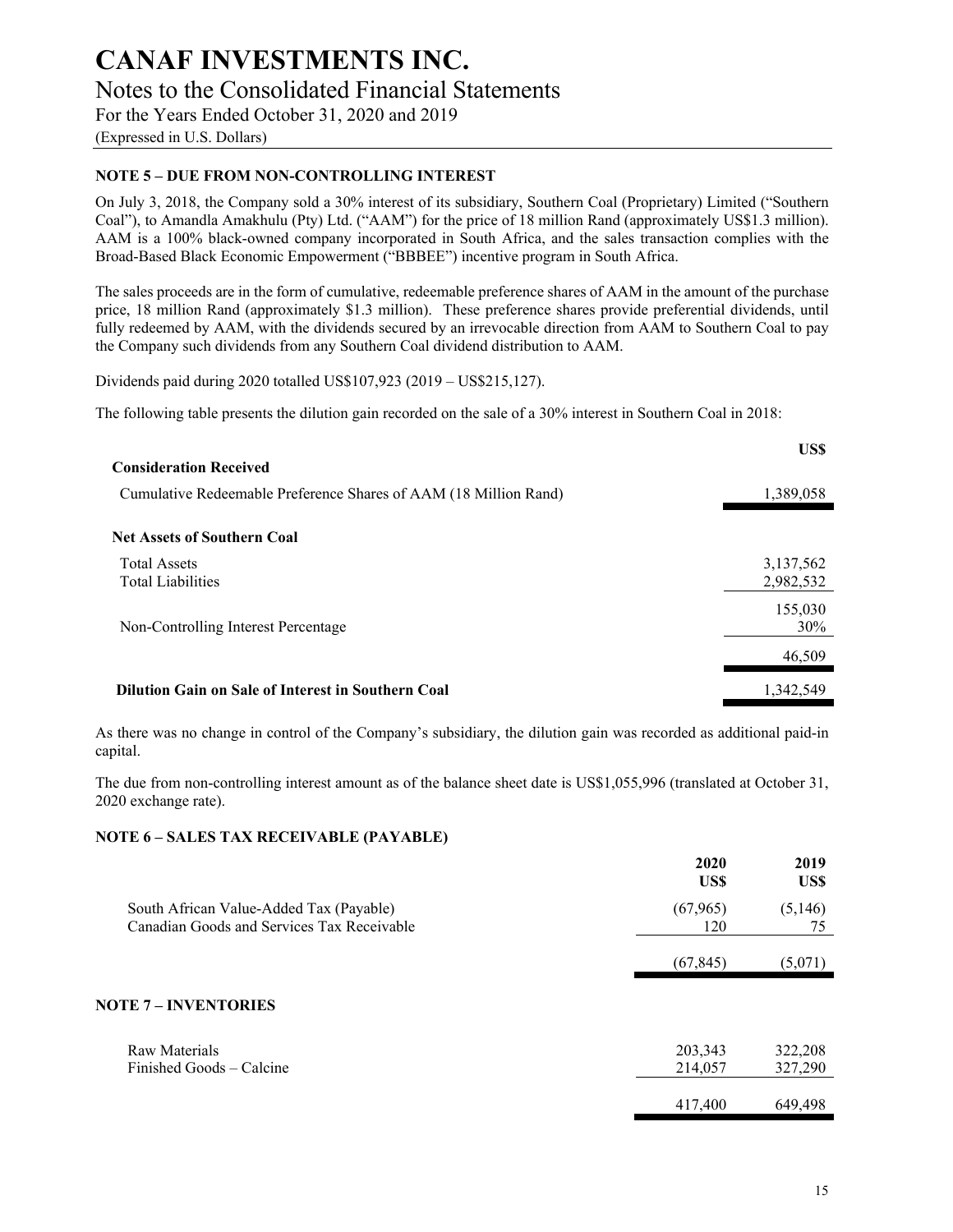## Notes to the Consolidated Financial Statements

For the Years Ended October 31, 2020 and 2019

(Expressed in U.S. Dollars)

## **NOTE 8 – PROPERTY, PLANT AND EQUIPMENT**

|                                                              | Land<br>US\$   | <b>Buildings</b><br>US\$ | Computer<br>Equipment<br>US\$ | Leasehold<br><b>Improvements</b><br>US\$ | Office<br>Equipment<br>US\$ | <b>Plant</b> and<br>Equipment<br>US\$ | <b>Vehicles</b><br>US\$        | <b>Total</b><br>US\$             |
|--------------------------------------------------------------|----------------|--------------------------|-------------------------------|------------------------------------------|-----------------------------|---------------------------------------|--------------------------------|----------------------------------|
| <b>COST</b>                                                  |                |                          |                               |                                          |                             |                                       |                                |                                  |
| Balance, October 31, 2018                                    | 7,423          | 144,891                  | 16,219                        | 155,802                                  | 16,444                      | 4,767,190                             | 131,342                        | 5,239,311                        |
| <b>Additions</b> (Disposals)<br>Foreign Currency Translation | (783)          | 145,810<br>(8,707)       | (306)                         | (2,945)                                  | (311)                       | (56, 513)                             | (2,285)<br>(1, 538)            | 143,525<br>(71, 103)             |
| Balance, October 31, 2019                                    | 6,640          | 281,994                  | 15,913                        | 152,857                                  | 16,133                      | 4,710,677                             | 127,519                        | 5,311,733                        |
| Additions<br>Foreign Currency Translation                    | $\blacksquare$ | (20, 832)                | (1,149)                       | (11,032)                                 | (1,164)                     | 334,391<br>(209, 027)                 | (5,994)                        | 334,391<br>(249, 198)            |
| Balance, October 31, 2020                                    | 6,640          | 261,162                  | 14,764                        | 141,825                                  | 14,969                      | 4,836,041                             | 121,525                        | 5,396,926                        |
| <b>ACCUMULATED DEPRECIATION</b>                              |                |                          |                               |                                          |                             |                                       |                                |                                  |
| Balance, October 31, 2018                                    |                | 9,172                    | 14,895                        | 155,802                                  | 11,794                      | 4,077,136                             | 102,453                        | 4,371,252                        |
| Depreciation<br>Disposal<br>Foreign Currency Translation     | $\blacksquare$ | 3,131<br>(316)           | 744<br>(315)                  | (2,945)                                  | 908<br>(264)                | 356,050<br>(59, 612)                  | 14,312<br>(13,959)<br>(1, 113) | 375,145<br>(13,959)<br>(64, 565) |
| Balance, October 31, 2019                                    |                | 11,987                   | 15,324                        | 152,857                                  | 12,438                      | 4,373,574                             | 101,693                        | 4,667,873                        |
| Depreciation<br>Foreign Currency Translation                 |                | 2,751<br>(843)           | 458<br>(1,103)                | (11,032)                                 | 798<br>(891)                | 180,107<br>(185,940)                  | 8,405<br>(4,061)               | 192,520<br>(203, 871)            |
| Balance, October 31, 2020                                    | $\blacksquare$ | 13,895                   | 14,679                        | 141,825                                  | 12,345                      | 4,367,741                             | 106,037                        | 4,656,522                        |
| <b>NET BOOK VALUE</b>                                        |                |                          |                               |                                          |                             |                                       |                                |                                  |
| October 31, 2019                                             | 6,640          | 270,007                  | 589                           |                                          | 3,695                       | 337,103                               | 25,826                         | 643,860                          |
| October 31, 2020                                             | 6,640          | 247,267                  | 85                            |                                          | 2,624                       | 468,300                               | 15,488                         | 740,404                          |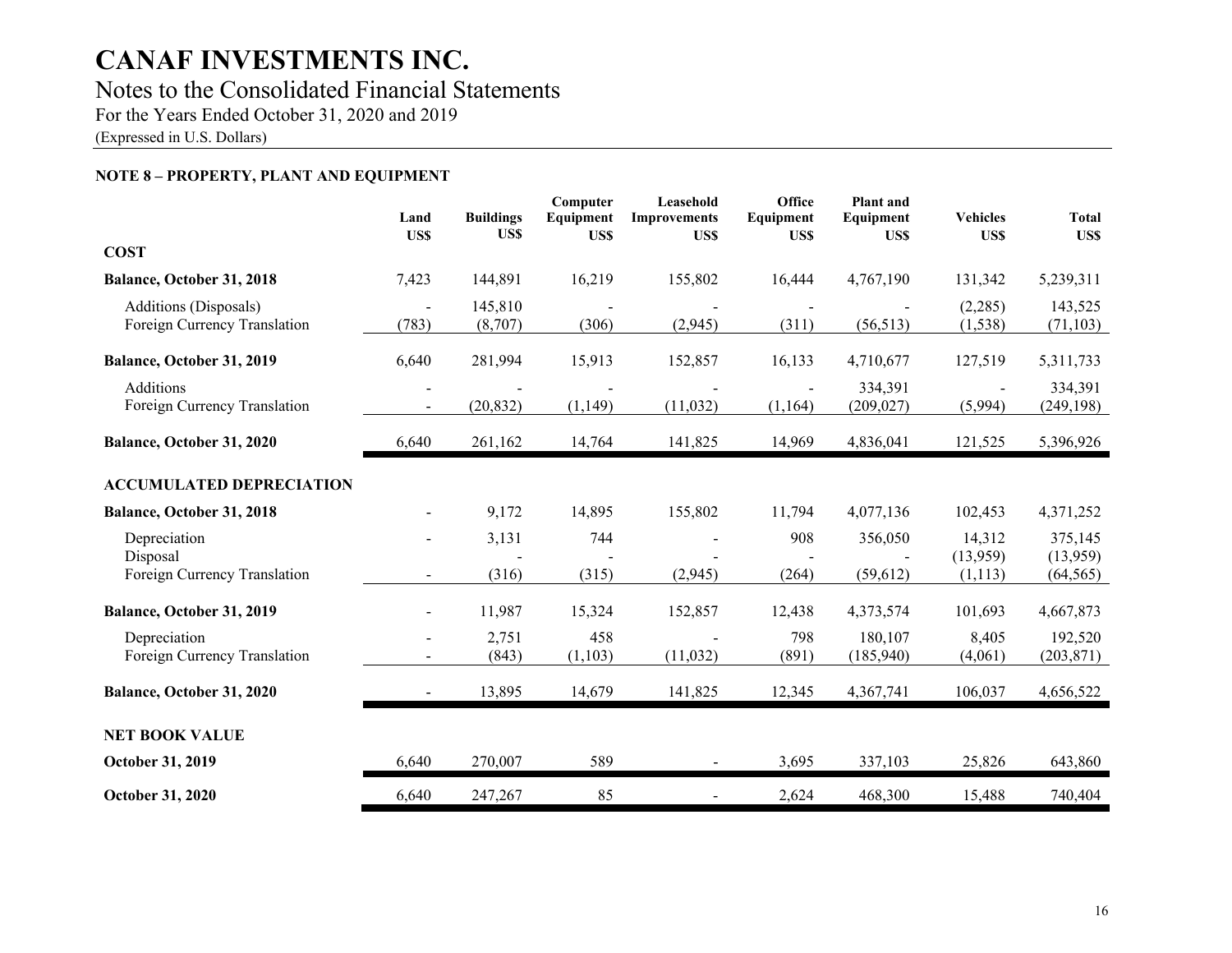## Notes to the Consolidated Financial Statements

For the Years Ended October 31, 2020 and 2019

(Expressed in U.S. Dollars)

### **NOTE 9 – TRADE AND OTHER PAYABLES**

|                                                                      | 2020<br>US\$                  | 2019<br>US\$                  |
|----------------------------------------------------------------------|-------------------------------|-------------------------------|
| <b>Trade Payables</b><br>Payroll Payable<br><b>Accrued Liability</b> | 1,052,447<br>25,935<br>67.869 | 1,353,956<br>30,164<br>26,541 |
|                                                                      | 1,146,251                     | 1,410,661                     |

#### **NOTE 10 – BANK LOAN**

A bank loan which bore interest at 10.25% per annum, matured and was repaid in January 2019. The loan was used to acquire the Company's furnace. During the year ended October 31, 2020, the Company incurred interest expense totaling US\$Nil (2019 – US\$1,369).

#### **NOTE 11 – SHARE CAPITAL**

The Company is authorized to issue an unlimited number of common shares without par value.

As at October 31, 2020, the Company had 47,426,195 common shares issued and outstanding as presented in the consolidated statements of changes in shareholders' equity.

There are no stock options and share purchase warrants outstanding as at October 31, 2020 and 2019.

#### **NOTE 12 – RELATED PARTY TRANSACTIONS**

In addition to those transactions disclosed elsewhere in these consolidated financial statements, the Company incurred expenses to the following related parties:

| <b>Related Party</b>           | Services                                                                                                                              | 2020<br>US\$ | 2019<br>US\$ |
|--------------------------------|---------------------------------------------------------------------------------------------------------------------------------------|--------------|--------------|
| CFO and Director               | Professional fees for administration and management<br>services                                                                       | 33,522       | 25,347       |
| Chairman and<br>Director       | Consulting fees for administration and management<br>services                                                                         | 44,936       |              |
| President, CEO and<br>Director | Consulting fees for administration and management<br>services                                                                         | 116,393      | 72,606       |
| <b>Directors</b>               | Directors fees for administration and management<br>services in relation to the Company's coal processing<br>business in South Africa | 73.521       | 114,165      |
| Director                       | Consulting fees                                                                                                                       | 13.028       | 1.479        |
|                                |                                                                                                                                       | 281,400      | 213,597      |

All related party transactions were in the normal course of operations and were measured at the exchange value, which represented the amount of consideration established and agreed to by the related parties.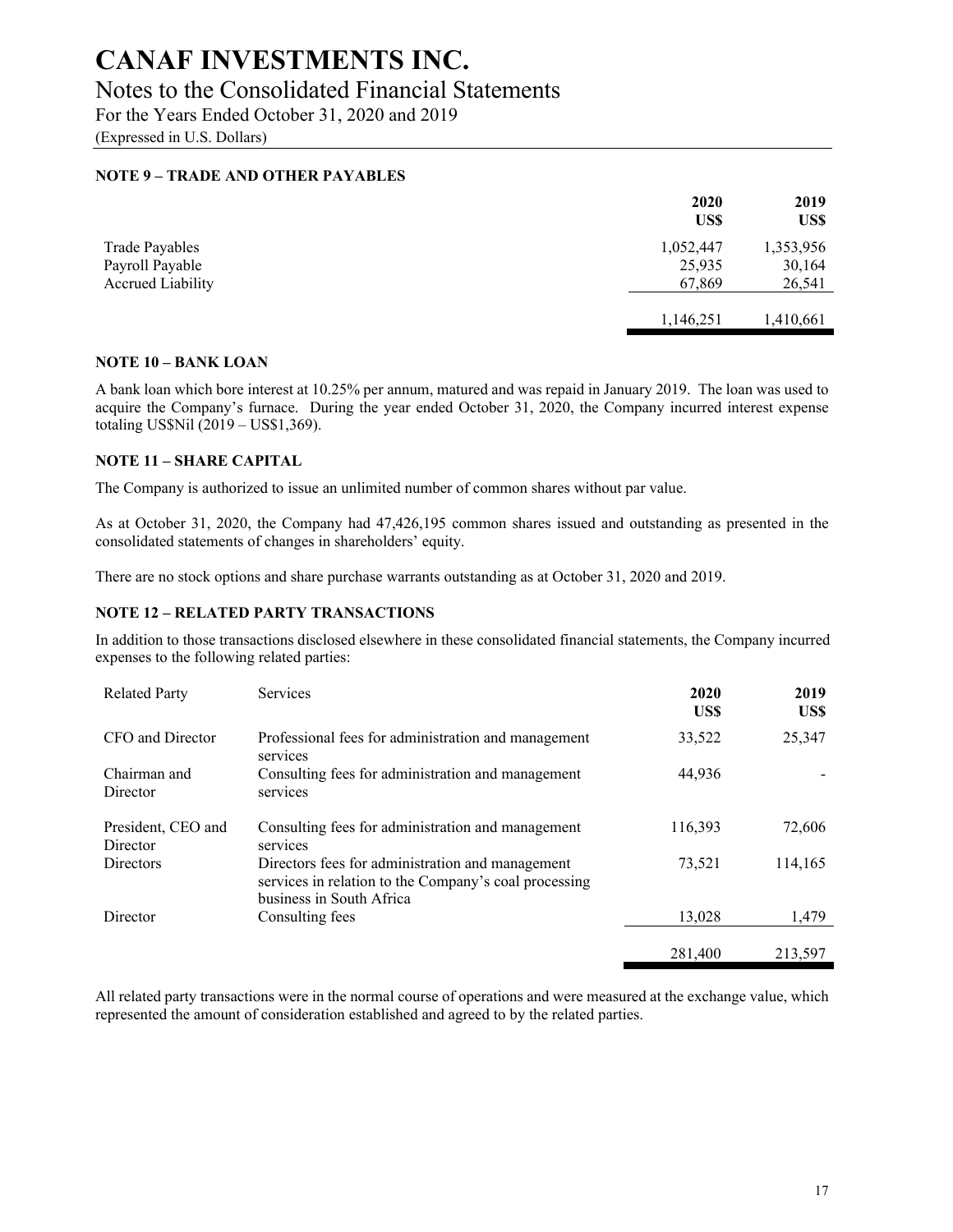# Notes to the Consolidated Financial Statements

For the Years Ended October 31, 2020 and 2019

(Expressed in U.S. Dollars)

### **NOTE 13 – INCOME TAXES**

#### **a) Provision for Income Taxes**

The income tax expense of the Company is reconciled to the net income for the year as reported in the consolidated statements of comprehensive income as follows:

|                                                              | 2020<br>US\$ | 2019<br>US\$ |
|--------------------------------------------------------------|--------------|--------------|
| Expected Income Tax Expense at Statutory Tax Rates           | 221,647      | 195,724      |
| Amounts Not Deductible for Tax                               | 591          | 868          |
| Effect of Differences in Tax Rates in Foreign Jurisdictions  | 12.419       | 6,712        |
| Effect of Exchange Rate Changes and Losses Expired           | 10.659       | 13,488       |
| Change in Valuation Allowance                                | 105,775      | (25,109)     |
| Income Tax Expense                                           | 351,091      | 191,683      |
| Current Income Tax Expense<br>Deferred Income Tax (Recovery) | 351.091      | 191,683      |
| Income Tax Expense                                           | 351,091      | 191.683      |

#### **b) Deferred Tax Assets and Liabilities**

As at October 31, 2020 and 2019, the Company has temporary differences between the carrying value of the assets and liabilities for financial reporting purposes and the amounts used for taxation purposes. The Company's deferred tax assets and liabilities are comprised of the following:

| 755,317    | 647,395    |
|------------|------------|
| 137,734    | 139,385    |
| 319        | 323        |
| 41,004     | 41,496     |
| (934, 374) | (828, 599) |
|            |            |
|            |            |
|            |            |
|            |            |
|            |            |
|            |            |
|            |            |

As at October 31, 2020, the Company has accumulated Canadian non-capital losses of \$2,797,470 (CDN\$3,725,491) which are available to reduce future taxable income in Canada and expire as follows:

|               | US\$      |
|---------------|-----------|
| 2026          | 128,819   |
| 2027          | 356,331   |
| 2028          | 374,975   |
| 2029          | 113,562   |
| 2030          | 385,110   |
| 2031          | 270,159   |
| 2032          | 201,844   |
| 2033          | 181,056   |
| $2034 - 2040$ | 785,614   |
|               | 2,797,470 |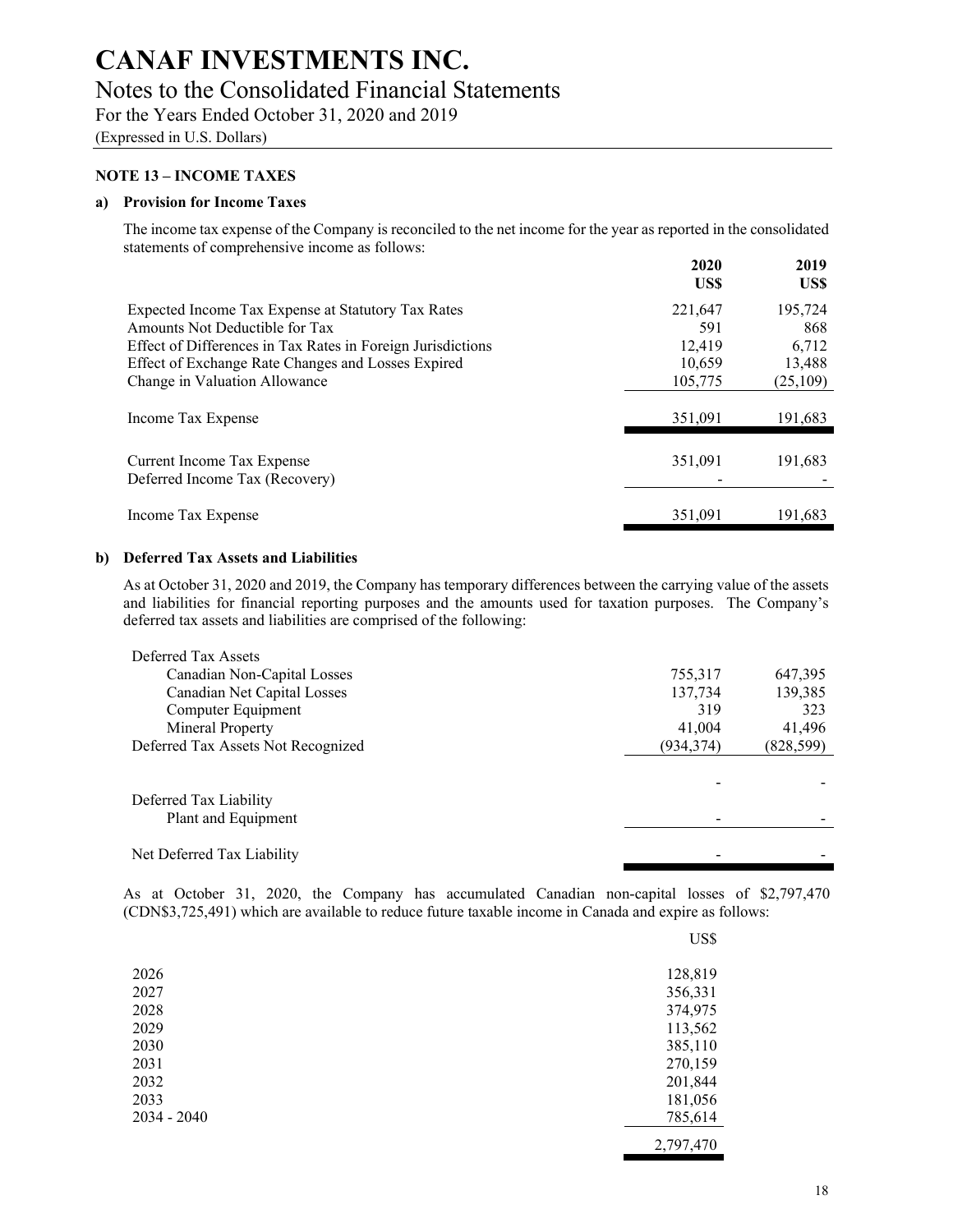# Notes to the Consolidated Financial Statements

For the Years Ended October 31, 2020 and 2019

(Expressed in U.S. Dollars)

## **NOTE 13 – INCOME TAXES (Continued)**

## **b) Deferred Tax Assets and Liabilities (Continued)**

As at October 31, 2020, the Company has Canadian tax-deductible exploration expenditures of \$125,987 (CDN\$167,781) which can be carried forward indefinitely to offset future taxable income in Canada.

No provision for Uganda and Sierra Leone income taxes has been recorded as the Company is unable to accurately determine the amount of such loss carry forwards and other tax attributes at this time.

## **NOTE 14 – SUPPLEMENTAL CASH FLOW INFORMATION**

## **a) Change in Non-Cash Working Capital Accounts**

|                                          | 2020<br>US\$ | 2019<br>US\$ |
|------------------------------------------|--------------|--------------|
| <b>Trade Receivables</b>                 | 884,162      | (1,140,828)  |
| Inventories                              | (1, 425)     | 170,568      |
| Prepaid Expenses and Deposits            | (413)        | (1,305)      |
| Trade and Other Payables                 | (162,989)    | 342,511      |
| Sales Tax Payable                        | 62,640       | 9,547        |
| Income Taxes Payable                     | 568,600      | (54,255)     |
|                                          | 1,350,575    | (673,762)    |
| <b>Other Items</b><br>b)                 |              |              |
| <b>Interest Paid</b>                     |              | 1,369        |
| <b>Interest Received</b>                 | 77,946       | 54,270       |
| Income Tax Paid                          | 258,813      | 237,247      |
| <b>NOTE 15 - COST OF SALES</b>           |              |              |
| Inventories, Beginning of the Year       | 649,498      | 836,551      |
| Analysis Fees                            | 2,581        | 7,266        |
| Depreciation                             | 189,769      | 375,145      |
| Electricity                              | 74,540       | 82,239       |
| Fuel, Oil and Lubricants                 | 77,308       | 92,975       |
| Professional and Project Management Fees | 19,159       | 14,448       |
| <b>Medical Expenses</b>                  | 7,358        | 8,654        |
| <b>Product Purchases</b>                 | 10,286,800   | 8,651,639    |
| Protective Clothing                      | 11,340       | 9,150        |
| Provident Fund                           | 15,915       | 16,207       |
| Machinery Rental                         | 106,867      | 106,610      |
| Repairs and Maintenance                  | 221,382      | 245,065      |
| Salaries and Benefits                    | 353,755      | 369,573      |
| Transportation                           | 332,660      | 563,395      |
| Inventories, End of the Year             | (417, 400)   | (649, 498)   |
|                                          | 11,931,532   | 10,729,419   |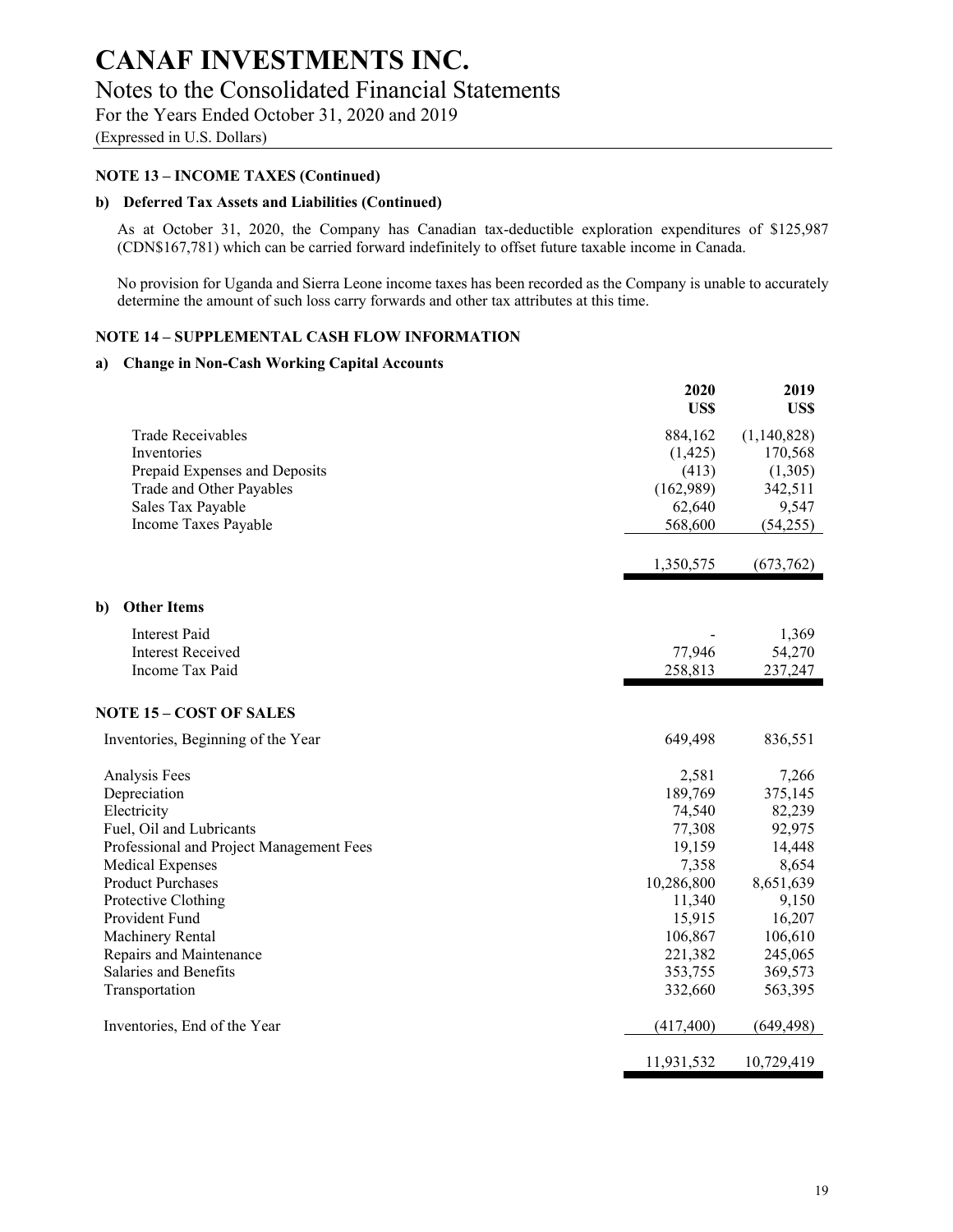## Notes to the Consolidated Financial Statements

For the Years Ended October 31, 2020 and 2019

(Expressed in U.S. Dollars)

## **2020 2019 US\$ US\$**  Bank Charges and Interest 17,230 23,328 Consulting Fees (Note 12) 139,363 72,606 Management Fees (Note 12) 68,915 114,165 Directors Incentives (Note 12) 39,466 Office, Insurance and Sundry 54,993 58,039 Professional Fees (Note 12) 96,503 101,210 Promotion 2,314  $\text{Telephone}$  8,071 9,450 Transfer Agent and Filing Fees 2008 11,894 Travel 22,701 28,615 Bad Debt 2008 - 2008 - 2008 - 2008 - 2008 - 2008 - 2008 - 2008 - 2008 - 2008 - 2008 - 2008 - 2008 - 2008 - 200 Broad-Based Black Economic Empowerment ("BBBEE") 77,593 57,854 536,692 479,475

### **NOTE 16 – GENERAL AND ADMINISTRATIVE EXPENSES**

### **NOTE 17 – ECONOMIC DEPENDENCE**

Sales from the Company's South African coal processing business are substantially derived from a very few customers and as a result, the Company is economically dependent on these customers. The Company's exposure to credit risk is limited to the carrying value of its accounts receivable. As at October 31, 2020, trade receivables of US\$1,296,617 were due from these customers and were collected subsequent to year end.

#### **NOTE 18 – COMMITMENT**

The Company has an agreement to lease premises for its coal processing plant in South Africa for a term of ten years, expiring on December 31, 2020, with a monthly rent of Rand 35,000 (US\$2,156). Future minimum annual lease payments for 2021 is US\$4,312.

After lease expiry of December 31, 2020, the Company is operating under the same terms as the expired lease with an effective notice period of 60 days. Negotiations toward a long-term lease extension have not yet been formalized as at year end.

#### **NOTE 19 – SEGMENT INFORMATION**

The Company operates in two reportable operating segments: the head office operations in Canada and the coal processing business in South Africa.

|                                            | Canada<br>US\$ | <b>South Africa</b><br>US \$ | <b>Total</b><br>US\$ |
|--------------------------------------------|----------------|------------------------------|----------------------|
| <b>October 31 2020</b>                     |                |                              |                      |
| Net (Loss) Income for the Year             | (266, 048)     | 1,163,461                    | 897,413              |
| Revenues (Note 17)                         |                | 13,541,667                   | 13,541,667           |
| Gross Profit                               |                | 1,610,135                    | 1,610,135            |
| Depreciation – Cost of Sales               |                | 189.769                      | 189,769              |
| Current Income Tax Expense (Note $13(a)$ ) |                | 351.091                      | 351,091              |
| <b>Current Assets</b>                      | 133,770        | 3,649,878                    | 3,783,648            |
| Property, Plant and Equipment (Note 8)     |                | 740,404                      | 740,404              |
| Due from Non-Controlling Interest (Note 5) |                | 1,055,996                    | 1,055,996            |
| Intangible Assets                          |                |                              |                      |
| <b>Total Assets</b>                        | 133,770        | 5,446,279                    | 5,580,049            |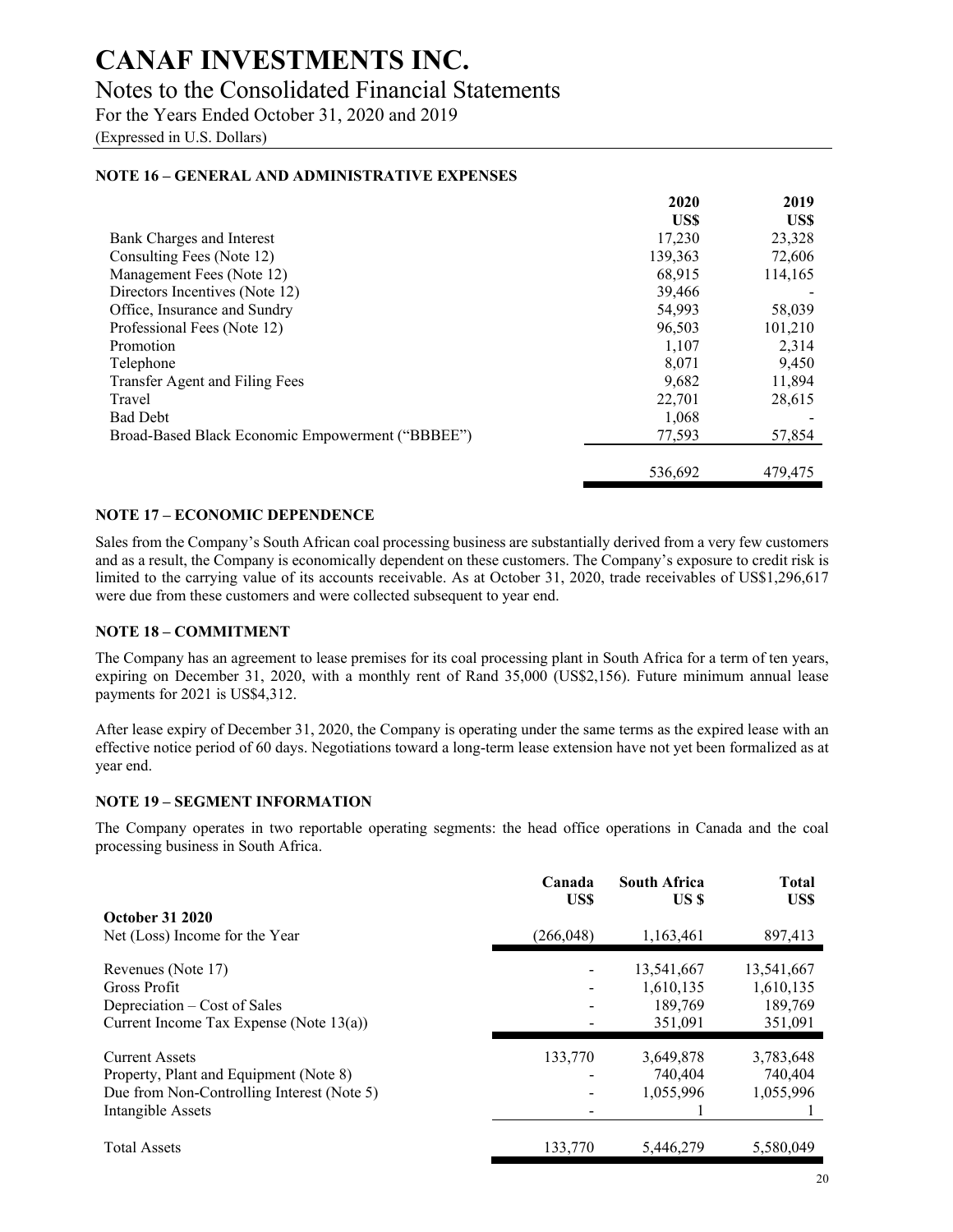## Notes to the Consolidated Financial Statements

For the Years Ended October 31, 2020 and 2019

(Expressed in U.S. Dollars)

## **NOTE 19 – SEGMENT INFORMATION (Continued)**

|                                            | Canada<br>US\$ | <b>South Africa</b><br>US \$ | <b>Total</b><br>US\$ |
|--------------------------------------------|----------------|------------------------------|----------------------|
| October 31, 2019                           |                |                              |                      |
| Net (Loss) Income for the Year             | (164, 058)     | 702,712                      | 538,654              |
| Revenues (Note 17)                         |                | 11,750,350                   | 11,750,350           |
| Gross Profit                               |                | 1,020,931                    | 1,020,931            |
| Depreciation – Cost of Sales               |                | 375,145                      | 375,145              |
| Interest Expense (Note 14)                 |                | 1,369                        | 1,369                |
| Current Income Tax Expense (Note $13(a)$ ) |                | 191,683                      | 191,683              |
| <b>Current Assets</b>                      | 101,122        | 3,362,775                    | 3,463,897            |
| Property, Plant and Equipment (Note 8)     |                | 643,860                      | 643,860              |
| Due from Non-Controlling Interest (Note 5) |                | 1.146.260                    | 1,146,260            |
| Intangible Assets                          |                |                              |                      |
| <b>Total Assets</b>                        | 101,122        | 5,152,896                    | 5,254,018            |

## **NOTE 20 – CAPITAL RISK MANAGEMENT**

The Company's objectives in managing its capital are to ensure adequate resources are available to fund its coal processing business in South Africa, to seek out and acquire new projects of merit, and to safeguard its ability to continue as a going concern. The Company manages its share capital as capital, which as at October 31, 2020, totaled US\$8,079,463 (2019 – US\$8,079,463).

The Company manages its capital structure in a manner that provides sufficient funding for operational and capital expenditure activities. Funds are secured through the sale of calcine in South Africa and, when necessary, through debt funding or equity capital raised by means of private placements. There can be no assurances that the Company will be able to obtain debt or equity capital in the case of operating cash deficits.

The Company may, from time to time, invest capital that is surplus to immediate operational needs in short-term, liquid, and highly rated financial instruments held with major financial institutions, or in marketable securities. The Company may also, from time to time, enter into forward foreign exchange and commodity price contracts to hedge a portion of its exposure to movements in foreign exchange and commodity prices.

The Company has no externally imposed capital requirements and has not paid or declared any dividends since the date of incorporation, nor are any contemplated in the foreseeable future. There were no changes in the Company's approach to capital management during the year ended October 31, 2020.

## **NOTE 21 – FINANCIAL RISK MANAGEMENT OBJECTIVES AND POLICIES**

The Company is exposed to various risks in relation to financial instruments. The Company's financial assets and liabilities by category are summarized in Note 2(o). The Company's risk management is coordinated at its head office in Canada in close co-operation with the board of directors and focuses on actively securing the Company's short to medium-term cash flows and raising finances for the Company's capital expenditure program. The Company does not actively engage in the trading of financial assets for speculative purposes. The most significant financial risks to which the Company is exposed are described below.

## **a) Foreign Currency Risk**

Foreign exchange risk arises because of fluctuations in exchange rates. The Company conducts a significant portion of its business activities in foreign currencies. The Company's subsidiaries, principally located in South Africa, routinely transact in the local currency, exposing the Company to potential foreign exchange risk in its financial position and cash flows.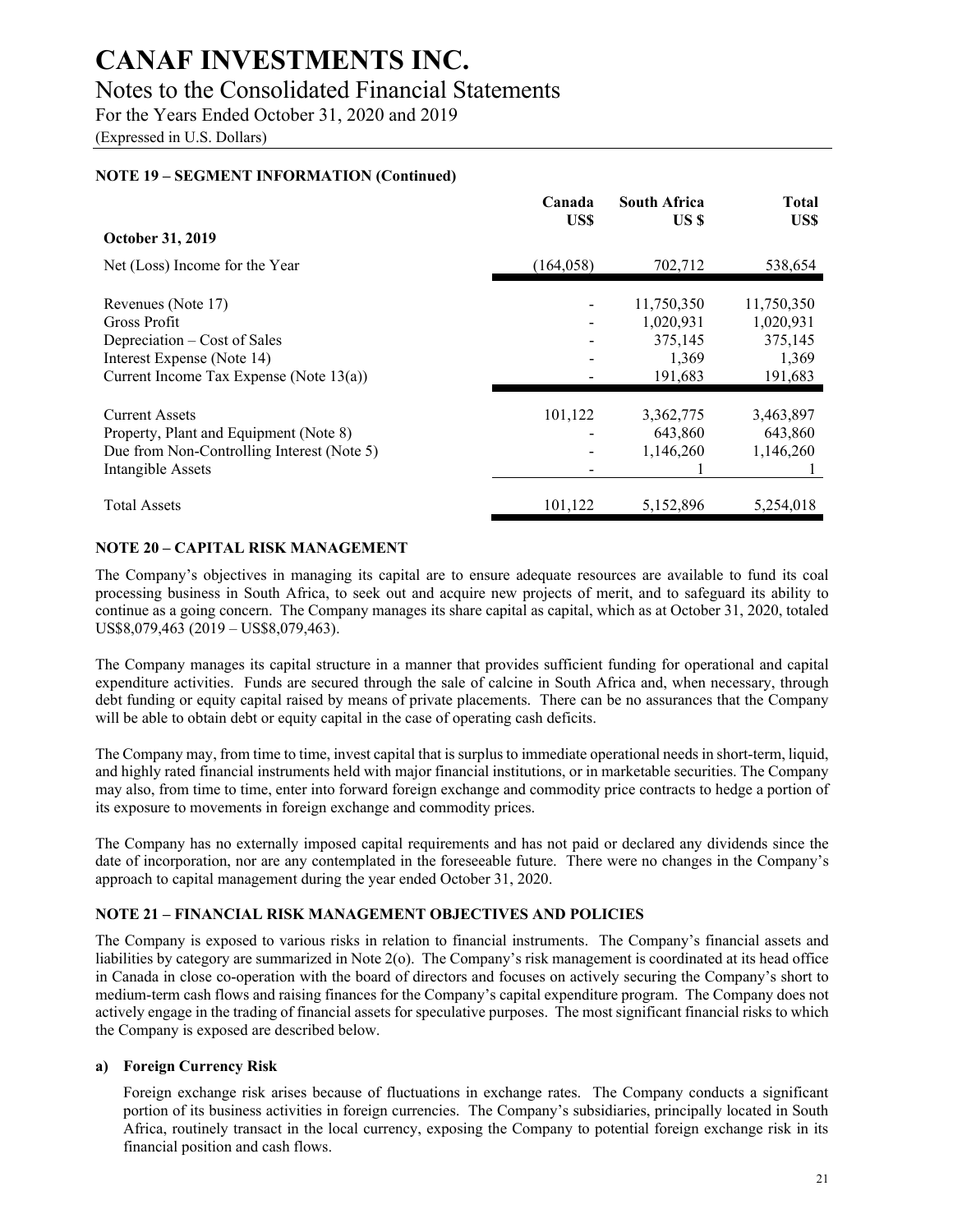(Expressed in U.S. Dollars)

### **NOTE 21 – FINANCIAL RISK MANAGEMENT OBJECTIVES AND POLICIES (Continued)**

#### **a) Foreign Currency Risk (Continued)**

The assets, liabilities, revenue, and expenses that are denominated in foreign currencies will be affected by changes in the exchange rate between the United States dollar and these foreign currencies. The Company has outstanding debt obligations that are payable in South African Rand. The Company does not currently use financial instruments to mitigate this risk.

#### **b) Credit Risk**

Credit risk is the risk of loss associated with a counterparty's inability to fulfill its payment obligations. The Company limits its exposure to credit loss for cash by placing its cash with high quality financial institutions and for trade receivables by performing standard credit checks. The credit risk for cash and trade receivables is considered negligible since the counterparties are reputable banks with high quality external credit ratings and customers with no history of default.

The Company has credit risk exposure related to its economic dependence on a very few customers for its calcine sales (Note 17). The Company has assessed its exposure to credit risk and has determined that no significant risk exists from these concentrations of credit.

#### **c) Liquidity Risk**

Liquidity risk is the risk that the Company will not be able to meet its financial obligations when they become due. The Company ensures, as far as reasonably possible, that it will have sufficient capital in order to meet short-term business requirements, after taking into account cash flows from operations and the Company's holdings of cash. The Company has working capital of US\$2,556,614 as at October 31, 2020 (October 31, 2019 - US\$ 2,048,165). There can be no assurance that the Company will continue to be successful with generating and maintaining profitable operations or will be able to secure future debt or equity financing for its working capital and expansion activities.

#### **d) Commodity Price Risk**

The Company's revenues, earnings and cash flows are directly related to the volume and price of calcine sold and are sensitive to changes in market prices over which it has little or no control. The Company has the ability to address its price-related exposure through the use of sales contracts.

#### **e) Fair Value**

The Company uses the following hierarchy for determining fair value measurements:

- Level 1: Quoted prices in active markets for identical assets or liabilities.
- Level 2: Other techniques for which all inputs which have a significant effect on the recorded fair value are observable, either directly or indirectly.
- Level 3: Techniques which use inputs that have a significant effect on the recorded fair value that are not based on observable market data.

The level within which the financial asset or liability is classified is determined based on the lowest level of significant input to the fair value measurement.

The Company's financial assets measured at fair value through profit or loss use Level 1 valuation techniques during the year ended October 31, 2020 and years ended October 31, 2019. The carrying values of the Company's financial assets and liabilities approximate their fair values as at October 31, 2020.